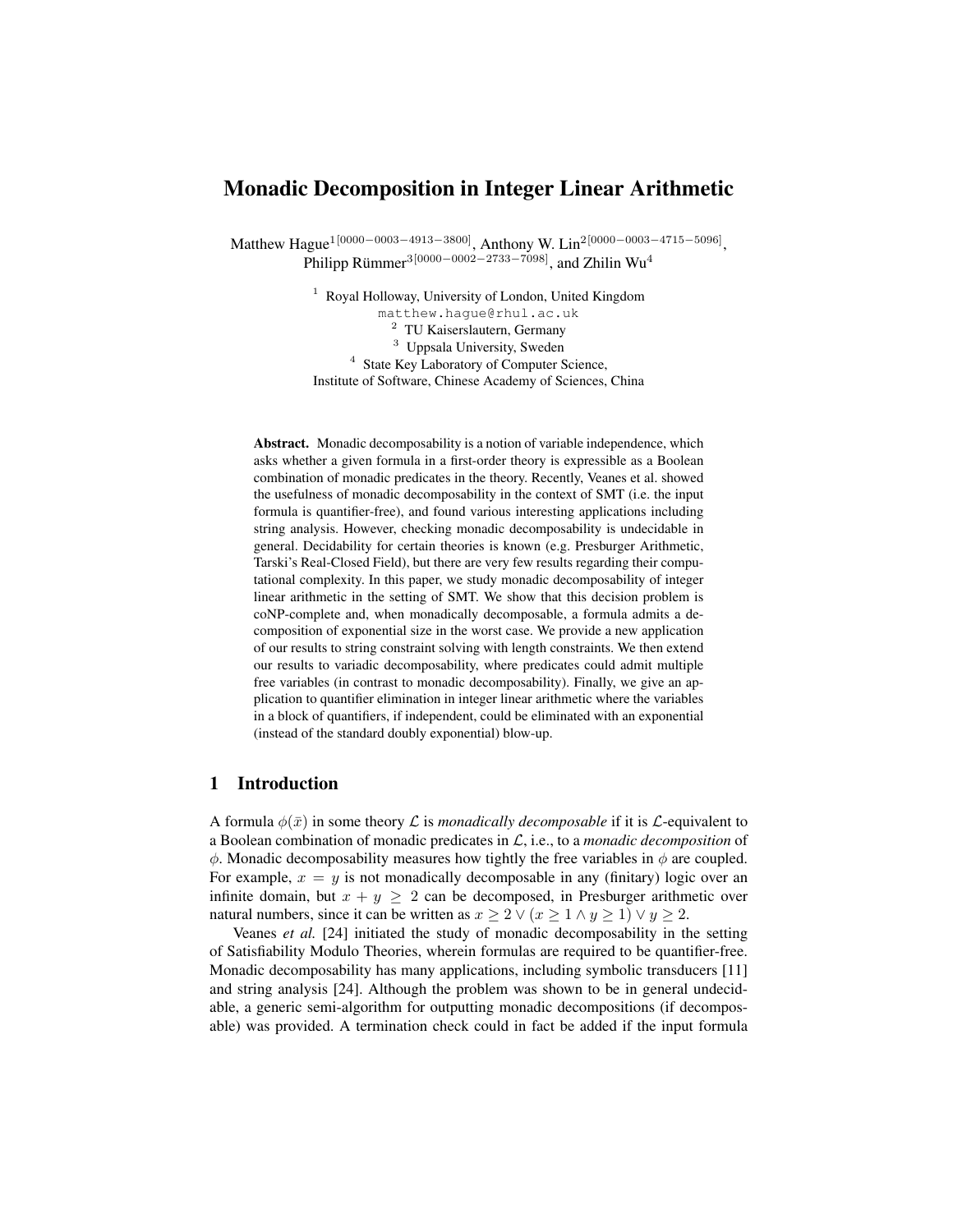belongs to a theory for which monadic decomposability is decidable, e.g., linear arithmetic, Tarski's Real-Closed Field, and the theory of uninterpreted functions. Hitherto, not much is known about the computational complexity of monadic decomposability problems for many first-order theories (in particular, quantifier-free theories), and about practical algorithms. This was an open problem raised by Veanes *et al.* in [24].

Monadic decomposability is intimately connected to the variable partition problem, first studied by Libkin [19] nearly 20 years ago. In particular, a monadic decomposition gives rise to a partition of the free variables  $\bar{x}$  of a formula  $\phi(\bar{x})$ , wherein each part consists of a single variable. More precisely, take a partition  $\Pi = \{Y_1, \ldots, Y_m\}$  of  $\bar{x}$ into sets  $Y_i$  of variables, with linearizations  $\overline{y}_i$ . The formula  $\phi(\overline{x})$  is  $\Pi$ -decomposable (in some theory  $\mathcal{L}$ ) if it is  $\mathcal{L}$ -equivalent to a boolean combination of formulas of the form  $\Delta(\overline{y}_i)$ . As suggested in [19], such *variadic decompositions* of  $\phi(\bar{x})$  have potential applications in optimization of database query processing and quantifier elimination. The author gave a general condition for the decidability of variable independence in first-order theories. This result is unfortunately not easily applicable in the SMT setting for at least two reasons: (i) the full first-order theory might be undecidable (e.g. theory of uninterpreted functions), and (ii) even for a first-order theory that admits decidable monadic decompositions, the complexity of the algorithm obtained from [19] could be too prohibitive for the quantifier-free fragment. One example that epitomizes (ii) is the problem of determining whether a given relation  $R \subseteq (\Sigma^*)^k$  over strings represented by a regular transducer could be expressed as a boolean combination of monadic predicates. The result of [19] would give a double exponential-time algorithm for monadic decomposability, whereas it was recently shown in [5] to be solvable in polynomialtime (resp. polynomial-space) when the transducer is given as a deterministic (resp. nondeterministic) machine.

*Contributions.* First, we determine the complexity of deciding monadic decomposability and outputting monadic decompositions (if they exist) for the theory of integer linear arithmetic in the setting of SMT. Our result is summarized in Theorem 1.

**Theorem 1 (Monadic Decomposability).** *Given a quantifer-free formula* φ of Pres*burger Arithmetic, it is coNP-complete to decide if*  $\phi$  *is monadically decomposable. This is efficiently reducible to unsatisfiability of quantifier-free Presburger formulas. Moreover, if a decomposition exists, it can be constructed in exponential time.*

We show a new application of monadic decomposability in integer linear arithmetic for SMT over strings, which is currently a very active research area, e.g., see [1, 9, 22, 18, 23, 2, 6, 3, 16, 20, 12]. One problem that makes string constraint solving difficult is the presence of additional *length constraints,* which forces the lengths of the strings in the solutions to satisfy certain linear arithmetic constraints. Whereas satisfiability of string equations with regular constraints is PSPACE-complete (e.g. see [17, 13]), it is a long-standing open problem [14, 7] whether word equations with length constraints are decidable. Length constraints are omnipresent in Kaluza [22], arguably the first serious string constraint benchmarks obtained from real-world JavaScript applications. Using our monadic decomposability solver, we show that 90% of the Kaluza benchmarks are in fact in a decidable fragment of string constraints, since occurring length constraints can be completely removed by means of decomposition.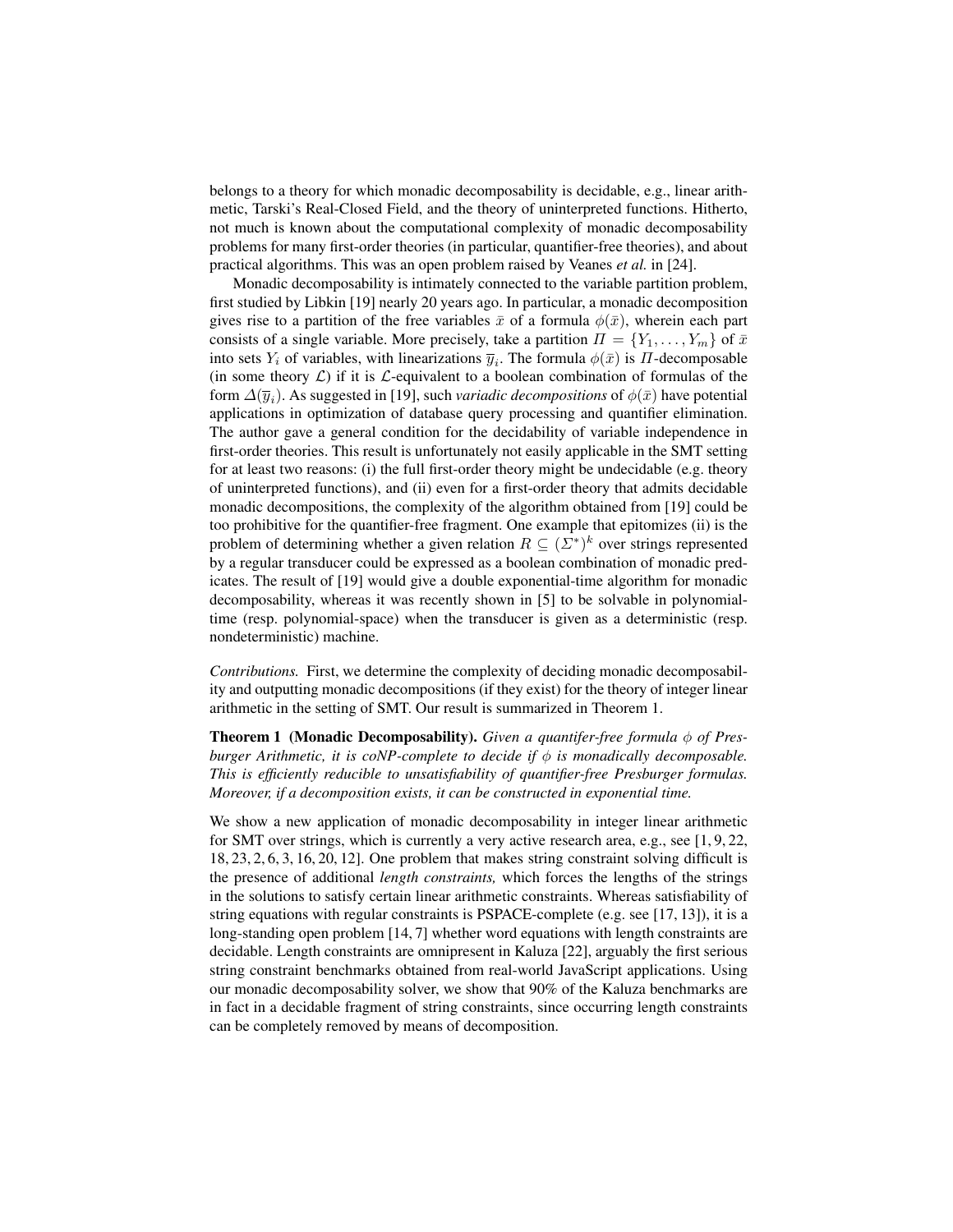Next we extend our result to variadic decomposability (cf. [19]).

**Theorem 2** (Variadic Decomposability). *It is coNP-complete to decide if*  $\phi$  *is*  $\Pi$ *decomposable, given a quantifer-free formula*  $\phi(\bar{x})$  *of Presburger Arithmetic and a partition*  $\Pi = \{Y_1, \ldots, Y_n\}$  *of*  $\bar{x}$ *. This is efficiently reducible to unsatisfiability of quantifier-free Presburger formulas. Moreover, if a decomposition exists, it can be constructed in exponential time.*

We show how this could be applied to quantifier elimination. In particular, we show that if a formula  $\phi(\bar{y}) = \exists \bar{x}.\psi(\bar{x}, \bar{y})$ , where  $\psi$  is quantifier-free, is  $\{X, Y\}$ -decomposablewhere  $\bar{x}$  and  $\bar{y}$  are linearizations of the variables in X and Y—then we can compute in exponential time a formula  $\theta(\bar{y})$  such that  $\langle \mathbb{N}, + \rangle \models \theta \leftrightarrow \phi$ , i.e., avoiding the standard double-exponential blow-up (cf. [25]).

*Organization.* Preliminaries are in Section 2. Results on monadic (resp. variadic) decomposition are in Section 3 (resp. Section 4) and applications appear in Section 5.

## 2 Preliminaries

#### 2.1 Presburger Syntax

In this paper we study the problem of monadic decomposition for formulas in linear integer arithmetic. All of our results are presented for Presburger arithmetic over natural numbers, but they can be adapted easily to all integers.

**Definition 1 (Fragments of Presburger Arithmetic).** *A formula φ of* Presburger arithmetic *is a formula of the form*  $Q_1x_1 \cdots Q_nx_n$ .  $\psi$  *where*  $Q_i \in \{\forall, \exists\}$  *and*  $\psi$  *is a quantifier-free Presburger formula:*

$$
\psi := \sum_{i} a_i x_i \sim b \mid ax \equiv_k by \mid x \equiv_k c \mid \phi_1 \wedge \phi_2 \mid \neg \phi
$$

 $where \ a_i, a, b \in \mathbb{Z}, k, c \in \mathbb{N} \ with \ 0 \leq c \leq k$ , variables  $x_i, x, y$  range over  $\mathbb{N}$ , and  $\alpha$  ∈ { $\leq$ ,  $\geq$ }*. The operator*  $\equiv$ <sub>k</sub> *denotes equality modulo k, i.e., s*  $\equiv$ <sub>k</sub> *t whenever s* − *t is a multiple of k. Formulas of the shape*  $\sum_i a_i x_i \sim b$ *,*  $ax \equiv_k by$ *, or*  $x \equiv_k c$  *are called* atoms.

*Existential Presburger formulas are formulas of the form*  $\exists x_1, \ldots, x_n$ .  $\psi$  *for some* quantifier-free Presburger formula  $\psi$ . We let  $QF(\mathbb{N})$  (resp.  $\exists^*(\mathbb{N})$ ) denote the set of all *quantifier-free (resp., existential) Presburger formulas.*

Let  $\overline{x} = (x_1, \dots, x_n)$  be a tuple of integer variables. We write  $f(\overline{x}) = \sum_i a_i x_i$  for a linear sum over  $\overline{x}$ . Let  $\overline{y} = (y_1, \ldots, y_m)$ . By slight abuse of notation, we may also write  $\phi(\overline{x}, \overline{y})$  to denote a QF(N) formula over the variables  $x_1, \ldots, x_n, y_1, \ldots, y_m$ .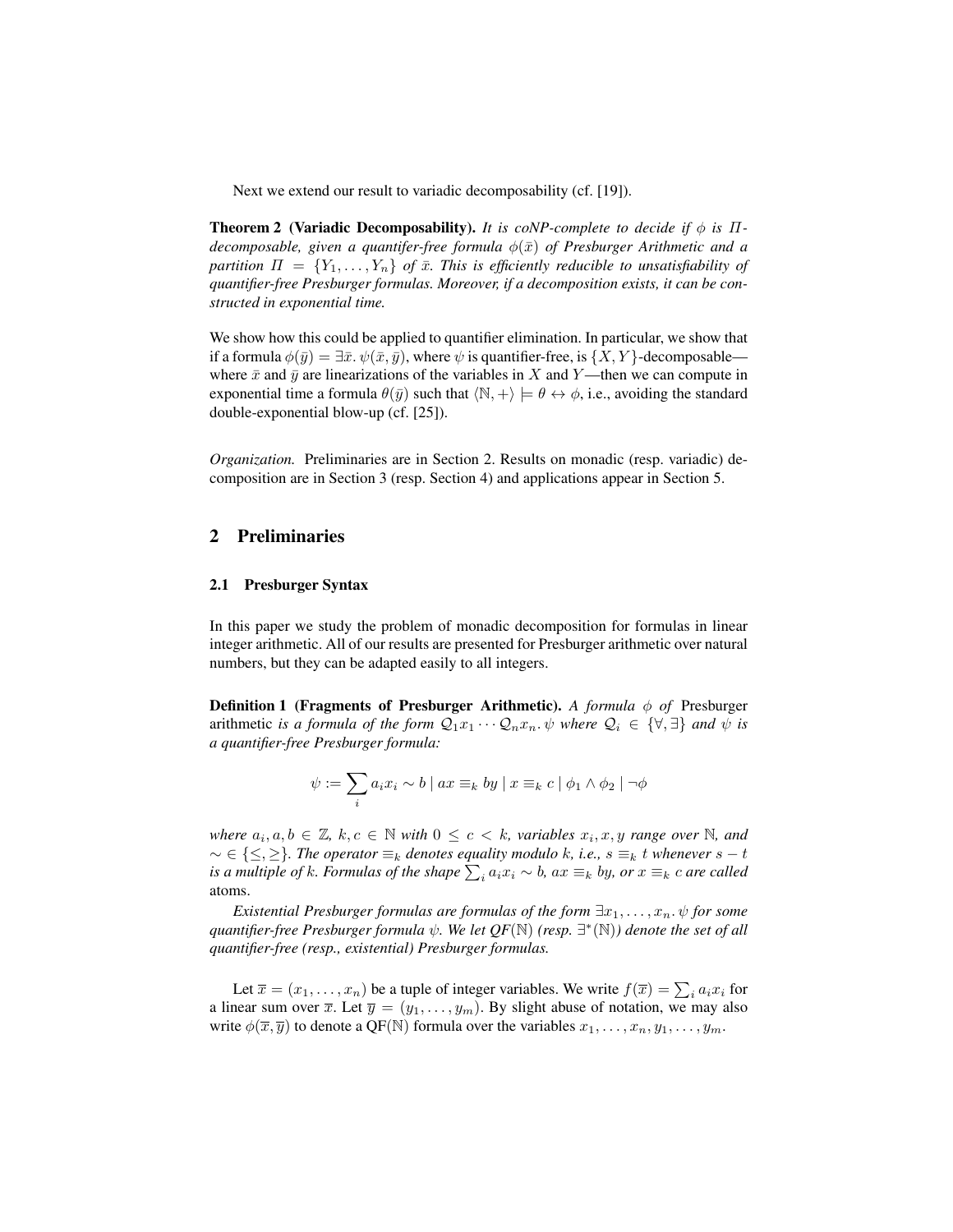#### 2.2 Monadic Decomposability

A quantifier-free formula  $\phi$  is called *monadic* if every atom in  $\phi$  contains at most one variable, and it is called *monadically decomposable* if  $\phi$  is equivalent to a monadic formula  $\phi'$ . In this case,  $\phi'$  is also called a *decomposition* of  $\phi$ . For our main results we use a slightly refined notion of a formula being decomposable:

**Definition 2** (Monadically Decomposable on x). *Fix a logic*  $\mathcal{L}(e.g. QF(\mathbb{N})$  *or*  $\exists^*(\mathbb{N})$ . *We say a formula*  $\phi(x_1, \ldots, x_n)$  *in*  $\mathcal L$  *is* monadically decomposable on  $x_i$  *whenever* 

$$
\phi(x_1,\ldots,x_n) \equiv \bigvee_j \Delta_j(x_i) \wedge \psi_j(x_1,\ldots,x_{i-1},x_{i+1},\ldots,x_n)
$$

*for some formulas*  $\Delta_i$  *and*  $\psi_i$  *in*  $\mathcal{L}$ *.* 

It can be observed that a formula is monadically decomposable if and only if it is monadically decomposable on all variables occurring in the formula (cf. Lemma 1). We expand on this for the variadic case below.

We recall the following characterization of monadic decomposability for formulas  $\phi(x, y)$  with two free variables (cf. [8, 24, 5, 19]), which holds regardless of the theory under consideration. This can be extended easily to formulas with  $k$  variables, but is not needed in this paper. Given a formula  $\phi(x, y)$ , define the formula ∼ as follows:

 $x \sim x' := \forall y, y'. \left( \phi(x, y) \land \phi(x', y') \rightarrow (\phi(x', y) \land \phi(x, y')) \right)$ 

**Proposition 1.** *The relation*  $\sim$  *is an equivalence relation. Furthermore,*  $\phi(x, y)$  *is monadically decomposable iff* ∼ *has a finite index (i.e. the number of* ∼*-equivalence classes is finite).*

Using this proposition, it is easy to show that over a structure with an infinite domain (e.g. integer linear arithmetic) the formula  $x = y$  is not monadically decomposable. As was noted already in [19], to check monadic decomposability of a formula  $\phi$  in Presburger Arithmetic in general, we may simply check if there is an upper bound B on the smallest representation of every ∼-equivalence class, i.e.,

$$
\exists B. \forall x. \exists x_s. (x_s \leq B \land x_s \sim x) .
$$

However, to derive tight complexity bounds for checking monadic decomposability, this approach is problematic, since the above characterisation has multiple quantifier alternations. Using known results (e.g. [15]), one would only obtain an upper bound in the weak exponential hierarchy [15], which only admits double-exponential time algorithms.

## 2.3 Variadic Decomposability

The notion of a *variadic decomposition* generalises monadic decomposition by considering partitions of the occurring variables.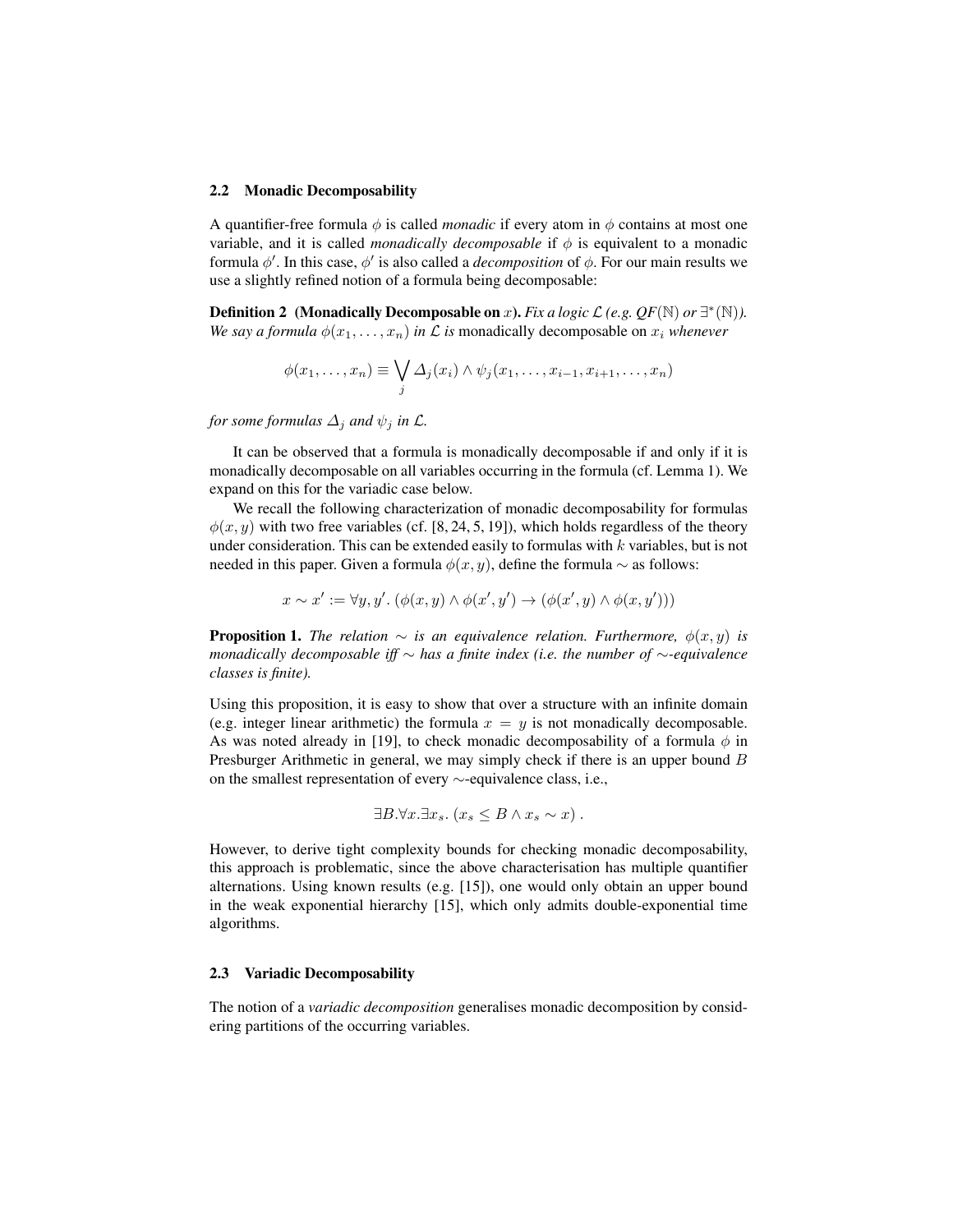Definition 3 (Π-Decomposable). *Fix a logic* L *(e.g. QF*(N) *or* ∃ ∗ (N)*). Take a formula*  $\phi(x_1, \ldots, x_n)$  *in*  $\mathcal L$  *and a partition*  $\Pi = \{Y_1, \ldots, Y_m\}$  *of*  $x_1, \ldots, x_n$ *. We say*  $\phi$  *is*  $\Pi$ decomposable *whenever*

$$
\phi(x_1,\ldots,x_n) \equiv \bigvee_i \Delta_i^1(\overline{y}_1) \wedge \cdots \wedge \Delta_i^m(\overline{y}_m)
$$

for some formulas  $\Delta_i^j$  in  ${\mathcal L}$  and linearizations  $\overline{y}_j$  of  $Y_j$ .

Observe that a formula  $\phi(x_1, \ldots, x_n)$  is monadically decomposable on  $x_i$  iff it is  $\Pi$ -decomposable with  $\Pi = \{\{x_i\}, \{x_1, \ldots, x_{i-1}, x_{i+1}, \ldots, x_n\}\}\.$  Moreover, we say a formula  $\phi$  over the set of variables X is *variadic decomposable on* Y whenever it is  $\Pi$ -decomposable with  $\Pi = \{Y, X \setminus Y\}.$ 

General Π-decompositions can be computed by decomposing on binary partitions  $\{Y, X \setminus Y\}$ , which is why we focus on this binary case in the rest of the paper. We argue why this is the case below.

Let a formula  $\phi$  and  $\Pi = \{Y_1, \ldots, Y_m\}$  be given. We can first decompose separately on each  $\{Y_i, Y\}$  where  $Y = Y_1 \cup \cdots \cup Y_{i-1} \cup Y_{i+1} \cup \cdots \cup Y_m$ . Using the algorithm in Section 4 we obtain for each  $i$  a decomposition of a specific form:

$$
\bigvee_j \Delta_j^i(\overline{y}_i) \wedge \phi(\overline{y}_1,\ldots,\overline{y}_{i-1},\overline{c}_j^i,\overline{y}_{i+1},\ldots,\overline{y}_m) .
$$

Note, these decompositions can be performed independently using the algorithm in Section 4 and the second conjunct of each disjunct is  $\phi$  with  $y_i$  replaced by fixed constants  $\bar{c}_j$ . Additionally, each  $\Delta_j^i$  is polynomial in size and each  $\bar{c}_j^i$  can be represented with polynomially many bits. We note also that our algorithm ensures that each  $\Delta_j^i$  is satisfiable.

Given such decompositions, we can recursively decompose  $\phi$  on  $\Pi$ . We first use the above decomposition for  $i = 1$  and obtain

$$
\bigvee_j \Delta_j^1(\overline{y}_1) \wedge \phi(\overline{c}_j^1, \overline{y}_2, \ldots, \overline{y}_m) .
$$

Next, we use the decomposition for  $i = 2$  to decompose the copies of  $\phi$  in the decomposition above. We obtain

$$
\bigvee_{j_1}\left(\varDelta^1_{j_1}(\overline{y}_1)\wedge\bigvee_{j_2}\varDelta^2_{j_2}(\overline{y}_2)\wedge\phi(\overline{c}^1_{j_1},\overline{c}^2_{j_2},\overline{y}_3,\ldots,\overline{y}_m)\right).
$$

This process repeats until all  $Y_i$  have been considered. If  $\phi$  is  $\Pi$ -decomposable, we find a decomposition. If  $\phi$  is not  $\Pi$ -decomposable, then it would not be possible to do the independent decompositions for each i. Thus, for  $\Pi = \{Y_1, \ldots, Y_m\}$ , we can use variadic decompositions on  $Y_i$  to compute  $\Pi$ -decompositions.

The above algorithm runs in exponential time due both to the exponential size of the decompositions and the branching caused by the disjuncts. If we are only interested in whether a formula is  $\Pi$ -decomposable, it is enough to ask whether it is decomposable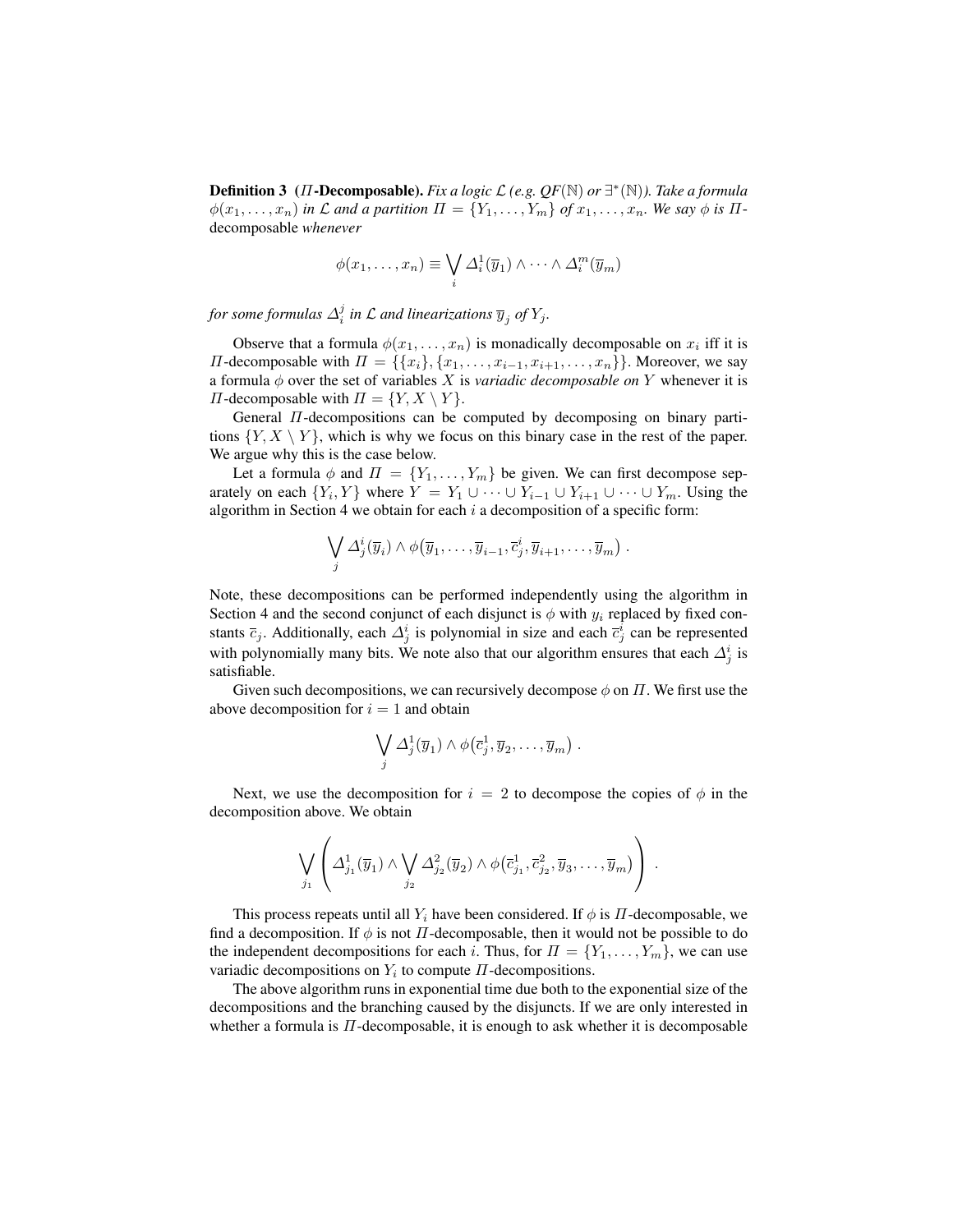on  $Y_i$  for *each* i. In particular, a formula  $\phi(\bar{x})$  is monadically decomposable iff  $\phi$  is decomposable for each variable  $y \in \bar{x}$ . Since the complexity class coNP is closed under intersection, we obtain the following:

Lemma 1. *A coNP upper bound for monadic decomposability on a given variable* y *implies a coNP upper bound for monadic decomposability. Likewise, a coNP upper bound for variadic decomposability on a given subset* Y *of variables implies a coNP upper bound for* Π*-decomposability.*

## 2.4 Example

Consider the formula  $\phi(x, y, z)$  given by  $z = x + 2y \wedge z < 5$ . This formula is monadically decomposable, which means, it is  $\Pi$ -decomposable for  $\Pi = \{\{x\}, \{y\}, \{z\}\}.$ 

Our algorithm will first take a decomposition on x and might obtain  $\bigvee_{i=0}^4 \Delta_i^1(x) \wedge$  $\phi(i, y, z)$  where  $\Delta_i^1(x) = (x = i)$  and  $\phi(i, y, z) = (z = i + 2y) \wedge z < 5$ . Next, we use a decomposition on y. For each  $\phi(i, y, z)$  we substitute  $\bigvee_{j=0}^{2-\lceil \frac{i}{2}\rceil} y = j \wedge \phi(i, j, z)$ , and as the final decomposition we get

$$
\bigvee_{i=0}^{4} \bigvee_{j=0}^{2-\lceil \frac{i}{2} \rceil} x = i \wedge y = j \wedge z = i + 2j.
$$

## 3 Monadic Decomposability

### 3.1 Lower Bounds

We first show that unsatisfiability of Boolean formulas can be reduced to monadic decomposability of formulas with only two variables, directly implying coNP-hardness:

**Lemma 2 (coNP-Hardness).** *Deciding whether a formula*  $\phi(x, y)$  *in QF*(N) *is monadic decomposable is coNP-hard.*

*Proof.* We reduce from unsatisfiability of propositional formulas to monadic decomposability of  $\phi(x, y)$ . Take a propositional formula  $S(x_1, \ldots, x_n)$ . Let  $p_1, \ldots, p_n$  be the first *n* primes. Let  $\psi(x)$  be the formula obtained from *S* by replacing each occurrence of  $x_i$  by  $x \equiv_{p_i} 0$ . Given an assignment  $\nu : \{x_1, \ldots, x_n\} \to \{0, 1\}$ , we let

$$
H_{\nu} = \{ m \in \mathbb{N} \mid \forall 1 \leq i \leq n. \ (m \equiv_{p_i} 0 \leftrightarrow \nu(x_i) = 1) \}.
$$

Thanks to the Chinese Remainder Theorem,  $H_{\nu}$  is non-empty and periodic with period  $p = \prod_{i=1}^{n} p_i$ , which implies that  $H_{\nu}$  is infinite for every  $\nu$ . We also have that  $\nu \models S$  iff, for each  $n \in H_{\nu}$ ,  $\psi(n)$  is true.

Now define  $\phi(x, y) = (\psi(x) \wedge x = y)$ . If S is unsatisfiable, then  $\psi$  is unsatisfiable and so it is decomposable. Conversely, if S can be satisfied by some assignment  $\nu$ , then  $\phi(m, m)$  is true for all (infinitely many)  $m \in H_{\nu}$ . Since all solutions to  $\phi(x, y)$  imply that  $x = y$ , by Proposition 1 we have that  $\phi$  is not monadically decomposable.  $\square$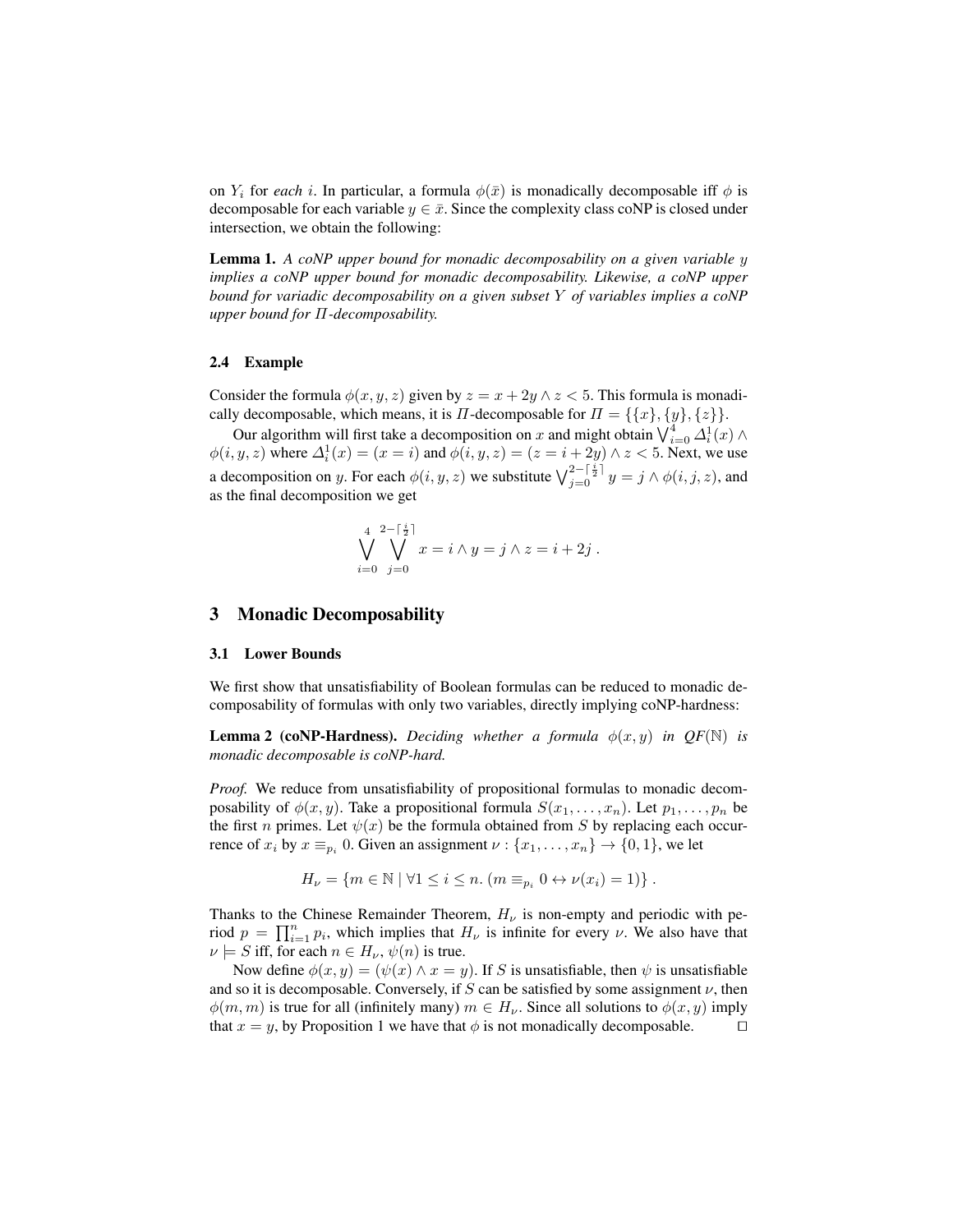We next provide exponential lower bounds for decompositions in either *disjunctive normal form* (DNF) or *conjunctive normal form* (CNF). DNF has been frequently used to represent monadic decompositions by previous papers (e.g. [19, 5, 8]), and it is most suitable for applications in quantifier elimination.

**Lemma 3 (Size of Decomposition).** *There exists a family*  $\{\phi_n(x, y)\}_{n \in \mathbb{N}}$  *of formulas in QF*(N) *such that*  $\phi_n$  *grows linearly in n, while the smallest decomposition on* x *in DNF/CNF is exponential in* n*.*

*Proof.* Consider the formulas  $\phi_n(x, y) = (x + y \leq 2^n)$ . Using a binary encoding of constants, the size of the formulas is linear in  $n$ . We show that decompositions in DNF/CNF must be exponential in size.

*Disjunctive:* Suppose  $\psi_n(x, y) = \bigvee_i \psi_i^x(x) \wedge \psi_i^y(y)$  is a monadic decomposition in DNF. Each disjunct  $\psi_i^x(x) \wedge \psi_i^y(y)$ , if it is satisfiable at all, has an upper right corner  $(x_i, y_i)$  such that  $\psi_i^x(x_i) \wedge \psi_i^y(y_i)$  holds, but  $\psi_i^x(x) \wedge \psi_i^y(y) \Rightarrow x \leq x_i \wedge y \leq y_i$ . This immediately implies that exponentially many disjuncts are needed to cover the exponentially many points on the line  $x + y = 2^n$ .

*Conjunctive:* Suppose  $\psi_n(x, y)$  is a succinct monadic decomposition of  $\phi_n$  in CNF. Since  $\neg \psi_n(x, y) \equiv 2^n + 1 \le x + y \equiv (2^n - x + 1) + (2^n - y) \le 2^n$ , it follows that  $\neg\psi_n(2^n - x + 1, 2^n - y) \equiv (2^n - (2^n - x + 1) + 1) + (2^n - (2^n - y)) \leq 2^n \equiv$  $x + y \le 2^n$ . Therefore,  $\neg \psi_n(2^n - x + 1, 2^n - y)$  is a succinct decomposition of  $\phi_n$  in  $DNF$ , contradicting the lower bound for DNFs.  $\Box$ 

### 3.2 Upper Bound

We prove Theorem 1. Following Lemma 1, it suffices to show that testing decomposability on a variable  $x$  is in coNP and that a decomposition can be computed in exponential time. Assume without loss of generality that we have  $\phi(x, \overline{y})$  where  $\overline{y} = (y_1, \ldots, y_n)$ , and that we are decomposing on the first variable x.

We claim that  $\phi$  is monadically decomposable on x iff

$$
\forall x_1, x_2 \ge B. \forall \overline{y}. \; \text{SameDiv}(x_1, x_2, \overline{y}) \Rightarrow (\phi(x_1, \overline{y}) \iff \phi(x_2, \overline{y}))
$$

where B is a bound exponential in the size of  $\phi$  and SameDiv is a formula asserting that  $x_1$  and  $x_2$  satisfy the same divisibility constraints. This bound is computable in polynomial time and is described in Section 3.4. To define SameDiv, let Divs be the set of all divisibility constraints  $az_1 \equiv_k bz_2$  or  $z_1 \equiv_k c$  appearing (syntactically) in  $\phi$ . Assume without loss of generality that x always appears on the left-hand side of a divisibility constraint (i.e., in the  $z_1$  position of  $az_1 \equiv_k bz_2$ ). We then define

$$
\text{SameDiv}(x_1, x_2, \overline{y}) = \begin{pmatrix} \bigwedge_{ax \equiv_k bz \in \text{Divs}} (ax_1 \equiv_k bz) \iff (ax_2 \equiv_k bz) \\ \bigwedge_{x \equiv_k c \in \text{Divs}} (x_1 \equiv_k c) \iff (x_2 \equiv_k c) \end{pmatrix}.
$$

We prove the claim in the following sections and simultaneously show how to construct the decomposition. Once we have established the above, we can test nondecomposability on  $x$  by checking

$$
\exists x_1, x_2 \ge B. \exists \overline{y}. \text{ SameDiv}(x_1, x_2, \overline{y}) \land \phi(x_1, \overline{y}) \land \neg \phi(x_2, \overline{y})
$$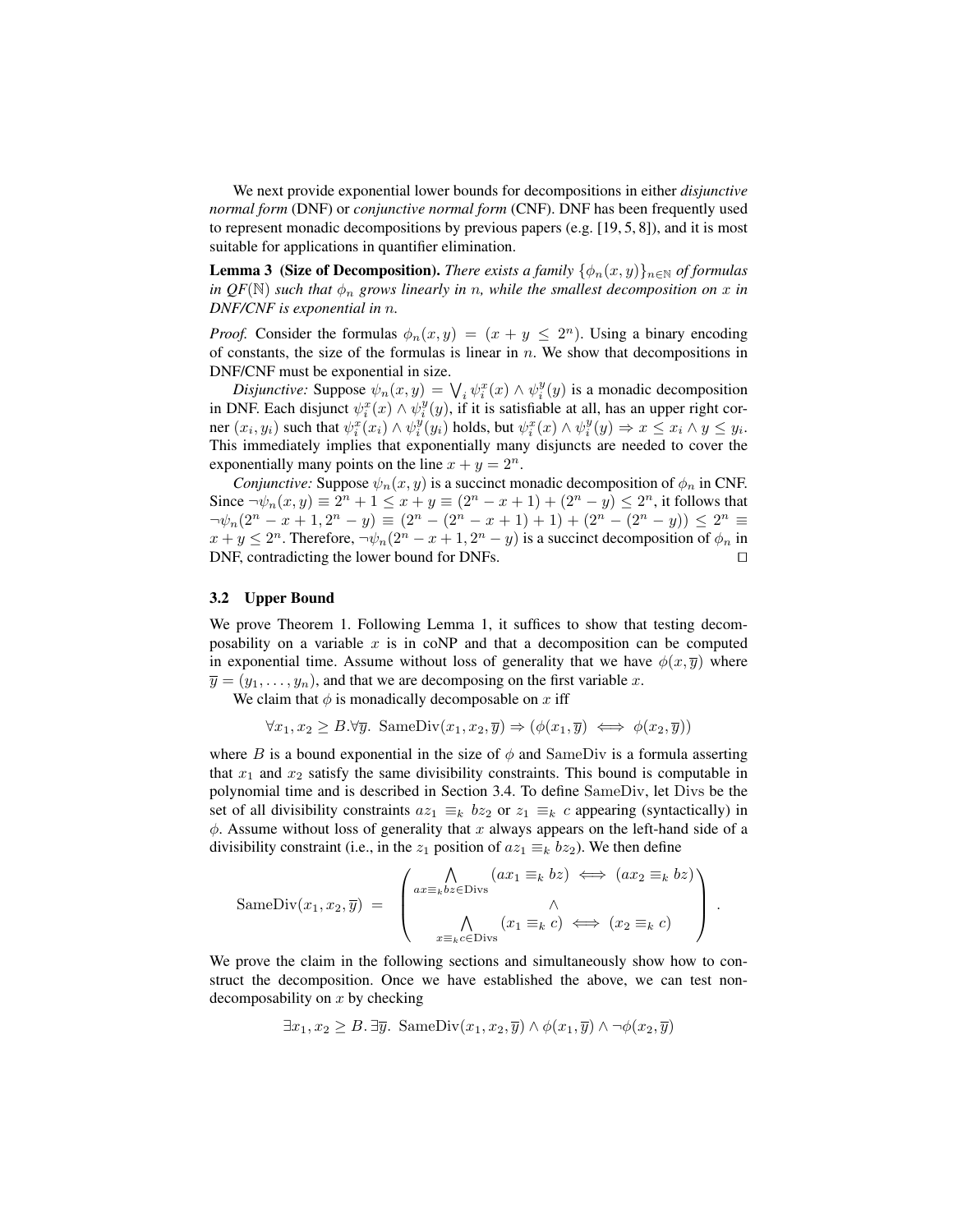which is decidable in NP. Thus we obtain a coNP decision procedure because the above formula is polynomial in the size of  $\phi$ .

**Example** We consider some examples. First consider the formula  $x = y$  that cannot be decomposed on  $x$ . Since there are no divisibility constraints, SameDiv is simply  $true$ . It is straightforward to see that,  $\forall B.\exists x_1, x_2 \geq B.\exists y.$  true  $\land x_1 = y \land x_2 \neq y$ , for example by setting  $x_1 = B$ ,  $x_2 = B + 1$ , and  $y = B$ .

Now consider the monadically decomposable formula

$$
\phi(x, y, z) = x + 2y \ge 5 \land z < 5 \land x \equiv_2 y \, .
$$

In this case SameDiv $(x_1, x_2, y, z) = (x_1 \equiv_2 y \iff x_2 \equiv_2 y)$ . We can verify

$$
\forall x_1, x_2 \ge B. \forall y, z. \text{ SameDiv}(x_1, x_2, y, z) \Rightarrow (\phi(x_1, y, z) \iff \phi(x_2, y, z))
$$

holds, as it will be the case that  $5 < B$  and for all  $x > 5$  the formula  $\phi$  will hold whenever  $x \equiv_2 y$  holds and  $z < 5$ . The precondition SameDiv ensures that the if and only if holds. We will construct the decomposition in the next section.

Expanded Divisibility Constraints Observe that divisibility constraints are always decomposable. In particular,  $az_1 \equiv_k bz_2$  is equivalent to a finite disjunction of clauses  $z_1 \equiv_{k'} c \wedge z_2 \equiv_{k'} c$  where  $k'$  and c are bounded by a multiple of a, b and k. The expansion is exponential in size, since the values up to  $k'$  have to be enumerated explicitly.

We define XDivs be the set of all constraints of the form  $x \equiv_k c'$  where  $0 \le c' < k$ and  $x \equiv_k c$  appears directly in  $\phi$  or in the expansion of the divisibility constraints of  $\phi$ . This set will be used in the next sections.

#### 3.3 Soundness

We show that if

$$
\forall x_1, x_2 \geq B. \forall \overline{y}. \; \text{SameDiv}(x_1, x_2, \overline{y}) \Rightarrow (\phi(x_1, \overline{y}) \iff \phi(x_2, \overline{y}))
$$

then  $\phi$  is decomposable on x. We do this by constructing the decomposition.

Although there are doubly exponentially many subsets  $D \subseteq \text{XDivs}$ , there are only exponentially many *maximal consistent* subsets. We implicitly restrict D to such subsets. This is because, for any k, there is no value of x such that  $x \equiv_k c$  and  $x \equiv_k c'$  both hold with  $c \neq c'$  but  $c, c' \in \{0, ..., k-1\}$ . For any maximal consistent set  $D \subseteq \text{XDivs}$ , let  $c_D$  be the smallest integer greater than or equal to B satisfying all constraints in D. Note, since  $D$  is maximal, a value that satisfies all constraints in  $D$  also does not satisfy an constraints not in  $D$ . The number  $c_D$  can be represented using polynomially many bits.

We can now decompose  $\phi$  into

$$
\left(\begin{array}{c} (x = 0 \wedge \phi(0, \overline{y})) \\ \vee \cdots \vee \\ (x = B - 1 \wedge \phi(B - 1, \overline{y})) \end{array}\right) \vee \bigvee_{D \subseteq \text{XDivs}} \left(x \geq B \wedge \bigwedge_{x \equiv_k c \in D} x \equiv_k c \wedge \phi(c_D, \overline{y})\right).
$$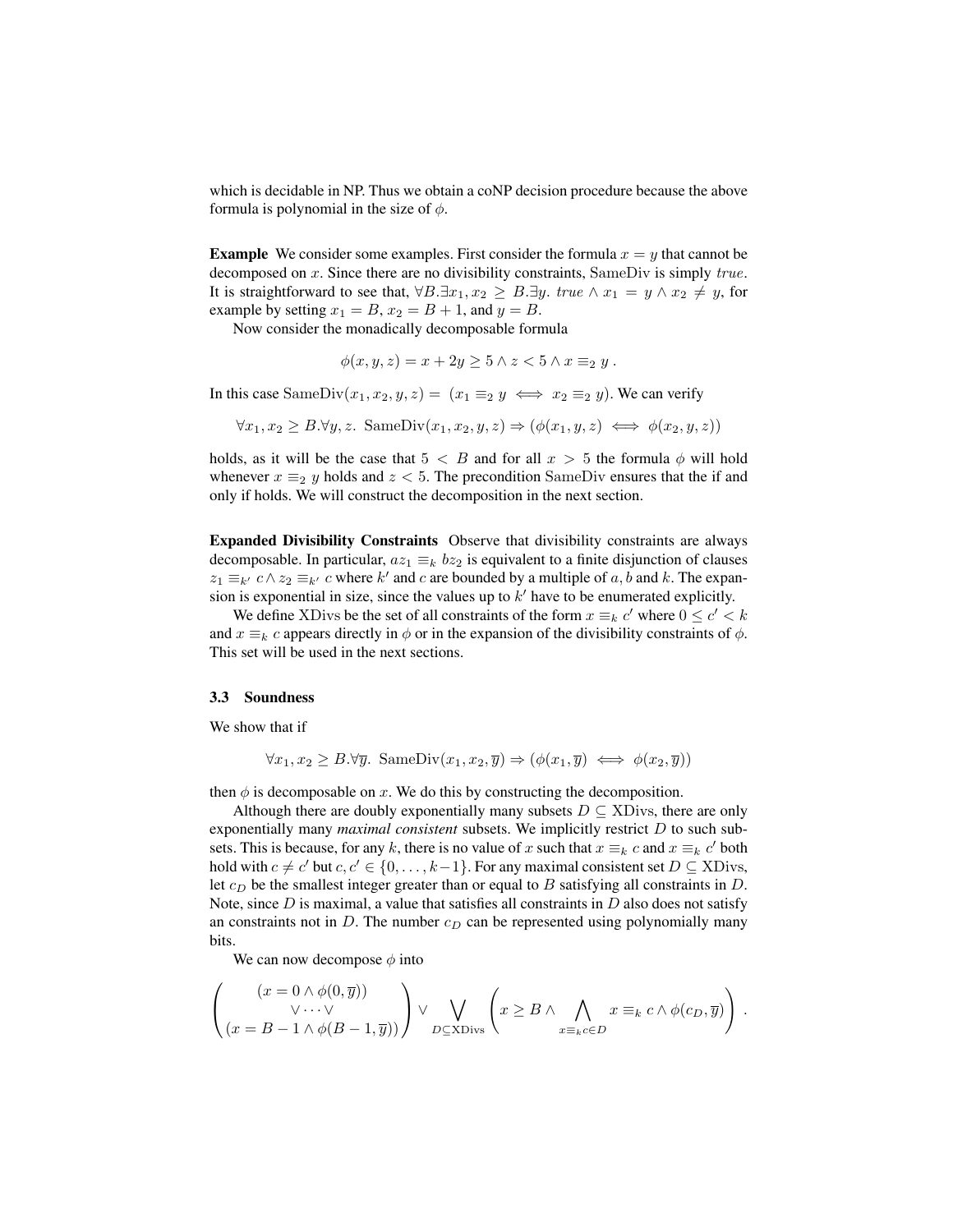This formula is exponential in the size of  $\phi$  if D only ranges over the maximal consistent subsets of XDivs. For values of x less than  $B$ , equivalence with the original formula is immediate. For larger values, we use the fact that, from our original assumption, for any values  $x_1$  and  $x_2$  that satisfy the same divisibility constraints, we have  $\phi(x_1, \overline{y})$  iff  $\phi(x_2, \overline{y})$ . Hence, we can substitute the values  $c_D$  in these cases.

**Example** We return to  $\phi(x, y, z) = x + 2y \ge 5 \land z < 5 \land x \equiv_2 y$  and compute the decomposition on  $x$ . Assuming  $B$  is odd, the decomposition will be as follows. In our presentation we slightly simplify the formula. Strictly speaking  $x \equiv_2 y$  should be expanded to  $(x \equiv_2 0 \land y \equiv_2 0) \lor (x \equiv_2 1 \land y \equiv_2 1)$ . We simplify these to  $y \equiv_2 0$  and  $y \equiv_2 1$ , respectively, when instantiated with concrete values of x.

$$
(x = 0 \land (0 + 2y \ge 5 \land z < 5 \land y \equiv_2 0)) \lor (x = 1 \land (1 + 2y \ge 5 \land z < 5 \land y \equiv_2 1)) \lor \dots \lor (x = B - 1 \land (B - 1 + 2y \ge 5 \land z < 5 \land y \equiv_2 0)) \lor ((x \equiv_2 0 \land x \ge B) \land (B + 1 + 2y \ge 5 \land z < 5 \land y \equiv_2 0)) \lor ((x \equiv_2 1 \land x \ge B) \land (B + 2y \ge 5 \land z < 5 \land y \equiv_2 1))
$$

#### 3.4 Completeness

We now show that every formula  $\phi$  decomposable on x satisfies

$$
\forall x_1, x_2 \ge B. \forall \overline{y}. \text{ SameDiv}(x_1, x_2, \overline{y}) \Rightarrow (\phi(x_1, \overline{y}) \iff \phi(x_2, \overline{y})).
$$

We first show that some  $B$  must exist. Once the existence has been established, we can argue that it must be at most exponential in  $\phi$ .

**Existence of the Bound** If  $\phi(x, \overline{y})$  is decomposable on x, then there is an equivalent formula  $\bigvee_i \Delta_i(x) \wedge \psi_i(\overline{y})$ . It is known that every formula  $\Delta(x)$  is satisfied by a finite union of arithmetic progressions  $a + jb$ . Let B be larger than the largest value of a in the arithmetic progressions satisfying the  $\Delta_i(x)$ .

We show when SameDiv $(x_1, x_2, \overline{y})$  then  $\phi(x_1, \overline{y})$  iff  $\phi(x_2, \overline{y})$  for all values  $x_1, x_2 \geq B$  and  $\overline{y}$ . Assume towards a contradiction that we have values  $x_1, x_2$  and a tuple of values  $\overline{y}$  such that SameDiv $(x_1, x_2, \overline{y})$  and  $\phi(x_1, \overline{y})$ , but not  $\phi(x_2, \overline{y})$ .

Let k be the product of all k' appearing in some divisibility constraint  $x \equiv_{k'} c$  in XDivs. We know that there is some disjunct of the monadic decomposition such that  $\Delta(x_1) \wedge \psi(\overline{y})$  holds. Moreover, let  $x_1$  belong to the arithmetic progression  $a+jb$ . Since  $x_1 \geq B > a$  we know that  $\Delta(x_1') \wedge \psi(\overline{y})$  also holds for any  $x_1' = x_1 + j'bk$ . That is, we can pump  $x_1$  by adding a multiple of bk, while staying in the same arithmetic progression and satisfying the same divisibility constraints.

Similarly, let  $d$  be the product of all  $b$  appearing in the (finite number of) arithmetic progressions that define the monadic decomposition of  $\phi$ , limited to disjuncts such that  $\psi_i(\overline{y})$  holds. Since  $\phi(x_2, \overline{y})$  does not hold, then  $\phi(x_2', \overline{y})$  also does not hold for any  $x_2' = x_2 + jdk$ . This means that we can pump  $x_2$  staying outside of the arithmetic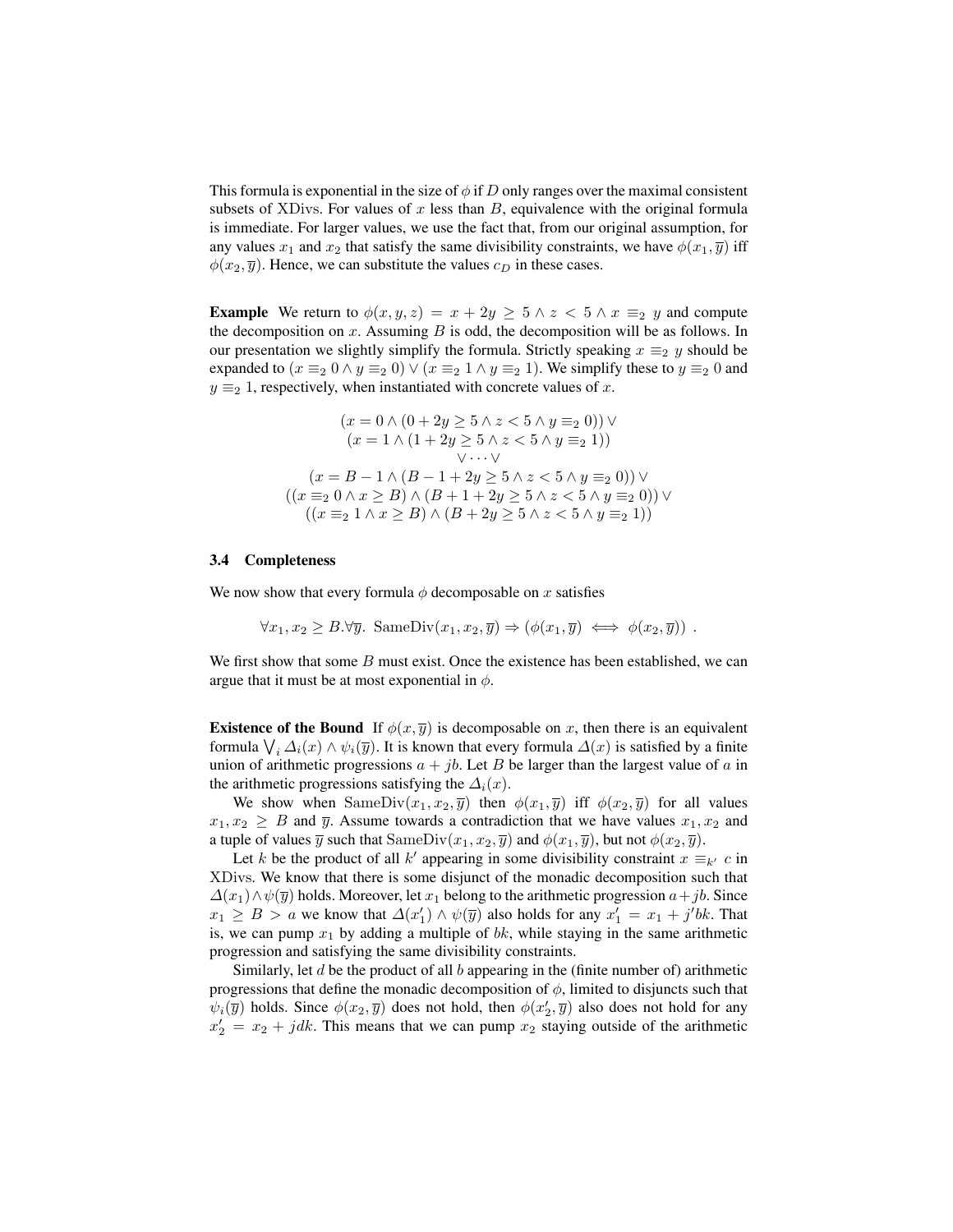progressions defining permissible values of x for the given values  $\bar{y}$ , whilst additionally satisfying the same divisibility constraints.

Now, for each value of  $x'_1$  satisfying  $\phi(x'_1, \overline{y})$  we can consider the disjunctive normal form of  $\phi$ . By expanding the divisibility constraints, a disjunct becomes a conjunction of terms of the form, where f represents some linear function on  $\overline{y}$ ,

1.  $ax + f(\overline{y}) \leq c$  or  $ax + f(\overline{y}) \geq c$ , or 2.  $y_i \equiv_{k'} c$  or  $x \equiv_{k'} c$ .

Since there are infinitely many  $x'_1$ , we can choose one disjunct satisfied by infinitely many  $x'_1$ . This means that for constraints of the form  $ax + f(\overline{y}) \le c$  or  $ax + f(\overline{y}) \ge c$ with a non-zero  $a$ , then  $a$  must be negative or positive respectively (or zero). Otherwise, only a finite number of values of  $x$  would be permitted.

We know that  $x_2'$  and  $\overline{y}$  do not satisfy the disjunct. We argue that this is a contradiction by considering each term in turn. Since there are infinitely many  $x_2'$  we can assume without loss of generality that  $x_2' > x_1'$ .

- 1. If  $ax + f(\overline{y}) \le c$  (resp.  $ax + f(\overline{y}) \ge c$ ) appears and is satisfied by  $x'_1$ , then a must be negative or zero (resp. positive or zero) and  $x_2$  will also satisfy the atom.
- 2. Atoms of the form  $y_i \equiv_{k'} c$  do not distinguish values of x and thus are satisfied for both  $x'_1$  and  $x'_2$ . We cannot have  $x'_1 \equiv_{k'} c$  but not  $x'_2 \equiv_{k'} c$  since  $x'_1$  and  $x'_2$  satisfy the same divisibility constraints.

Thus, it cannot be the case that  $x'_1$  satisfies the disjunct, while  $x'_2$  does not. This is our required contradiction. Hence, for all  $x_1, x_2 \geq B$  and  $\overline{y}$  such that SameDiv $(x_1, x_2, \overline{y})$ it must be the case that  $\phi(x_1, \overline{y})$  iff  $\phi(x_2, \overline{y})$ . We have thus established the existence of a bound B.

Size of the Bound We now argue that this bound is exponential in the size of  $\phi$ , and can thus be encoded in a polynomial number of bits.

Consider the formula that is essentially the negation of our property.

$$
\chi(x_1, x_2, \overline{y}) = \text{SameDiv}(x_1, x_2) \wedge \phi(x_1, \overline{y}) \wedge \neg \phi(x_2, \overline{y}).
$$

There is some computable bound B' exponential in the size of  $\chi$  (and thus  $\phi$ ) such that, if there exists  $x_1, x_2 \geq B'$  and some  $\overline{y}$  such that  $\chi(x_1, x_2, \overline{y})$  holds, then there are infinitely many  $x'_1$  and  $x'_2$  such that for some  $\overline{y}'$  we have that  $\chi(x'_1, x'_2, \overline{y}')$  holds. An argument for the existence of this bound is given in the full version In short, we first convert the formula above into a disjunction of conjunctions of linear equalities, using a linear number of slack variables to encode inequalities and divisibility constraints. Then, using a result of Chistikov and Haase [10], we set  $B' = 2^{dmm+3}$  where d is the number of bits needed to encode the largest constant in the converted formula (polynomially related to the size of the formula above),  $n$  is the maximum number of linear equalities in any disjunct, and  $m$  is the number of variables (including slack variables).

Now, assume that the smallest  $B$  is larger than  $B'$ . That is

$$
\forall x_1, x_2 \ge B. \forall \overline{y}. \text{ SameDiv}(x_1, x_2, \overline{y}) \Rightarrow (\phi(x_1, \overline{y}) \iff \phi(x_2, \overline{y}))
$$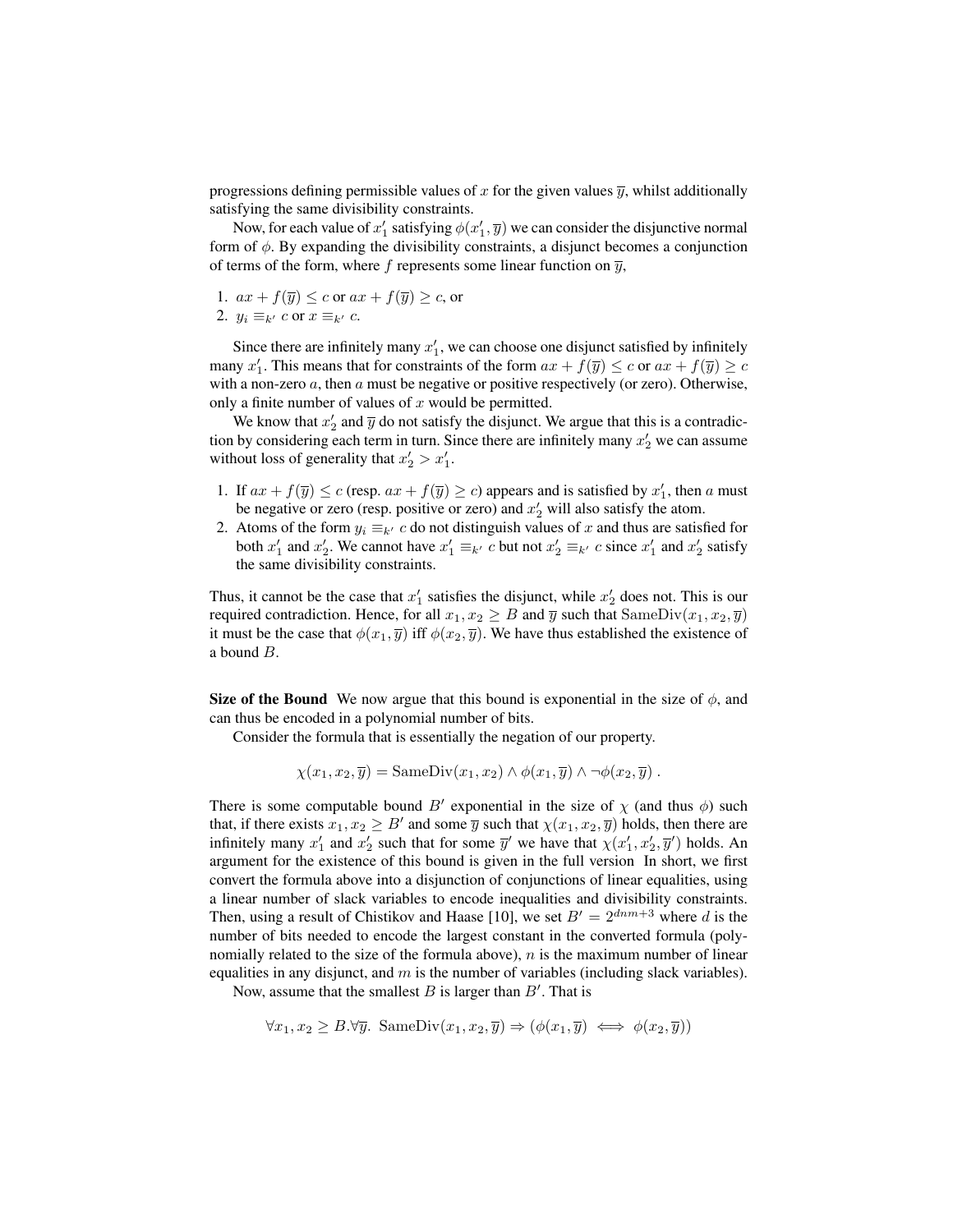holds, but it does not hold that

 $\forall x_1, x_2 \geq B' \forall \overline{y}$ . SameDiv $(x_1, x_2, \overline{y}) \Rightarrow (\phi(x_1, \overline{y}) \iff \phi(x_2, \overline{y}))$ 

This implies there exists some  $x_1, x_2 \geq B'$  and  $\overline{y}$  such that  $\chi(x_1, x_2, \overline{y})$  holds. Thus, there are infinitely many such  $x'_1$  and  $x'_2$ , contradicting the fact that all  $x'_1, x'_2 \geq B$ do not satisfy the property. Thus, we take  $B'$  as the value of  $B$ . It is computable in polynomial time, exponential in size, and representable in a polynomial number of bits.

## 4 Variadic Decomposability

We consider decomposition along several variables instead of just one. In this section, we assume without loss of generality that  $\phi$  is given in positive normal form and all (in)equalities rearranged into the form  $\sum_i a_i x_i \geq b$ . We may use negation  $\neg \phi$  as a shorthand. We require this form because later we use the set of all linear equations in the DNF of a formula. Since negation alters the linear equations, it is more convenient to assume that negation has already been eliminated.

## 4.1 Π-Decomposability

As described in Section 2.3, we refine the notion of  $\Pi$ -decomposability to separate only a single set  $Y_i$  in  $\Pi = \{Y_1, \ldots, Y_n\}$ . Without loss of generality, we assume we are given a formula  $\phi(\overline{x}, \overline{y})$  and we separate the variables in  $\overline{x}$  from  $\overline{y}$ .

In particular, given a formula  $\phi(\bar{x}, \bar{y})$  we aim to decompose the formula into  $\phi(\overline{x}, \overline{y}) \equiv \bigvee$  $\bigvee_j \Delta_j(\overline{x}) \wedge \psi_j(\overline{y})$  for some QF(N) formulas  $\Delta_i$  and  $\overline{\psi}_i$ .

### 4.2 Decomposition

We show that testing whether a given formula  $\phi$  is variadic decomposable on  $\bar{x}$  is in coNP. This proves Theorem 2 as the coNP lower bound follows from the monadic case.

**Lemma 4** (Decomposing on  $\overline{x}$ ). *Given a QF*(N) *formula*  $\phi(\overline{x}, \overline{y})$  *there is a coNP algorithm to decide if*  $\phi$  *is variadic decomposable on*  $\overline{x}$ *. Moreover, if a decomposition exists, it can be constructed in exponential-time and is exponential in size.*

Let F be the set of all f such that  $f(\overline{x}) + g(\overline{y}) \ge b$  is a linear inequality appearing in  $\phi$ . Our approach will divide the points of  $\bar{x}$  into regions where all points within a region can be paired with the same values of  $\overline{y}$  to satisfy the formula. These regions are given by a bound B. If  $f(\bar{x})$  is within the bound, then two points  $\bar{x}_1$  and  $\bar{x}_2$  are in the same region if  $f(\overline{x}_1) = f(\overline{x}_2)$ . If two points are outside the bound, then by a pumping argument we can show that we have  $\phi(\overline{x}_1, \overline{y})$  iff  $\phi(\overline{x}_2, \overline{y})$ .

Let  $\hat{r}$  = (UB, EQ) be a partition of F into unbounded and bounded functions (where EQ refers to equality being asserted over bounded functions as shown below). Define for each  $\hat{r} = (\text{UB}, \text{EQ})$ 

$$
\mathrm{Region}_{\hat{r}}(\overline{x}_1,\overline{x}_2) \triangleq \left(\bigwedge_{f \in \mathrm{EQ}} f(\overline{x}_1) = f(\overline{x}_2)\right) .
$$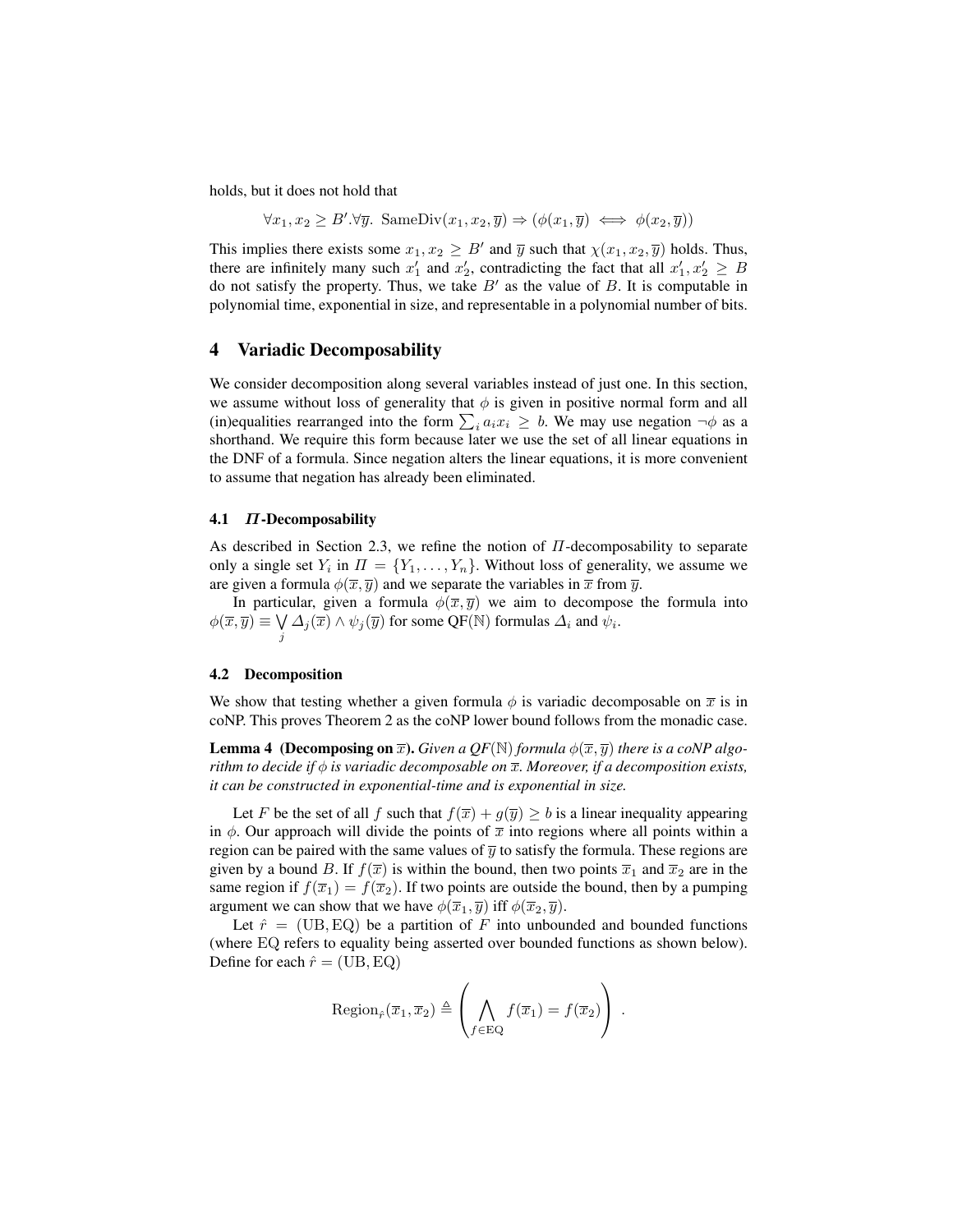Note, this formula intentionally does not say anything about the unbounded functions. This is important when we need to derive a bound—such a derivation cannot use a pre-existing bound.

We also need to extend SameDiv to account for  $\overline{x}_1$  and  $\overline{x}_2$  being vectors. This is a straightforward extension asserting that each variable in  $\overline{x}_1$  satisfies the same divisibility constraints as its counterpart in  $\overline{x}_2$ . Again, let Divs be the set of all divisibility constraints  $az_1 \equiv_k bz_2$  appearing (syntactically) in  $\phi$ . Let  $x_i$ ,  $x_i^1$  and  $x_i^2$  denote the *i*th variable of  $\overline{x}$ ,  $\overline{x}_1$ , and  $\overline{x}_2$  respectively. Assume without loss of generality that variables in  $\bar{x}$  always either appear on the left-hand side of a divisibility constraint (i.e. in the  $z_1$ ) position) or on both sides. Define

$$
\text{SameDiv}(x_1, x_2, \overline{y}) = \bigwedge_{\substack{ax_i \equiv k \ bz \in \text{Divs}, \\ \text{axis} \neq x_j}} \left( \bigg( \begin{matrix} ax_i^1 \equiv_k bz \\ \Longleftrightarrow \\ (ax_i^2 \equiv_k bz \end{matrix} \bigg) \bigwedge_{\substack{ax_i \equiv k \ bx_j \\ \longleftarrow \\ \text{Divs}}} \left( \bigg( \begin{matrix} ax_i^1 \equiv_k bx_j^1 \\ \Longleftrightarrow \\ (ax_i^2 \equiv_k bx_j^2 \end{matrix} \bigg) \bigg) \bigwedge_{\substack{x_i \equiv k \ c \\ \longleftarrow \\ \text{Divs}}} \left( \begin{matrix} \left( x_i^1 \equiv_k c \right) \\ \Longleftrightarrow \\ (x_i^2 \equiv_k c \end{matrix} \right) \right) .
$$

Next, we introduce an operator for comparing a vector of variables with a bound. For  $a \in \mathbb{Z}$  let abs(a) denote the absolute value of a. Given a bound B and some  $\hat{r} = (UB, EQ)$  let

$$
(\overline{x} \geq_{\hat{r}} B) \triangleq \bigwedge_{f \in \text{UB}} \text{abs}(f(\overline{x})) \geq B \land \bigwedge_{f \in \text{EQ}} \text{abs}(f(\overline{x})) < B \, .
$$

We claim there is an exponential bound B such that  $\phi$  is variadic decomposable iff for all  $\hat{r}$  we have

$$
\forall \overline{x}_1, \overline{x}_2 \geq_{\hat{r}} B . \forall \overline{y} . \begin{pmatrix} \text{Region}_{\hat{r}}(\overline{x}_1, \overline{x}_2) \\ \wedge \\ \text{SameDiv}(\overline{x}_1, \overline{x}_2, \overline{y}) \end{pmatrix} \Rightarrow \begin{pmatrix} \phi(\overline{x}_1, \overline{y}) \\ \Longleftrightarrow \\ \phi(\overline{x}_2, \overline{y}) \end{pmatrix}
$$
 (DC- $\hat{r}$ )

Note, unsatisfiability can be tested in NP. First guess  $\hat{r}$ , then guess  $\overline{x}_1, \overline{x}_2, \overline{y}$ .

We prove soundness of the claim in the next section. Completeness is an extension of the argument for the monadic case and is given in the full version. In the monadic case, we were able to take some values of  $x_1, x_2 > B$  such that both satisfied the same divisibility constraints, but one value satisfied the formula while the other did not. Since these values were large, we derived an infinite number of such value pairs with increasing values. We then used these growing solutions to show that it was impossible for the value of  $x_1$  to satisfy the formula, while the value of  $x_2$  does not, as they were both beyond the distinguishing power of the linear inequalities. The argument for the variadic case is similar, with the values of  $x_1$  and  $x_2$  being replaced by the values of  $f(\overline{x}_1)$  and  $f(\overline{x}_2)$ .

## 4.3 Soundness

Assume there is an exponential bound B such that for each  $\hat{r}$ , Equation DC- $\hat{r}$  holds. We show how to produce a decomposition.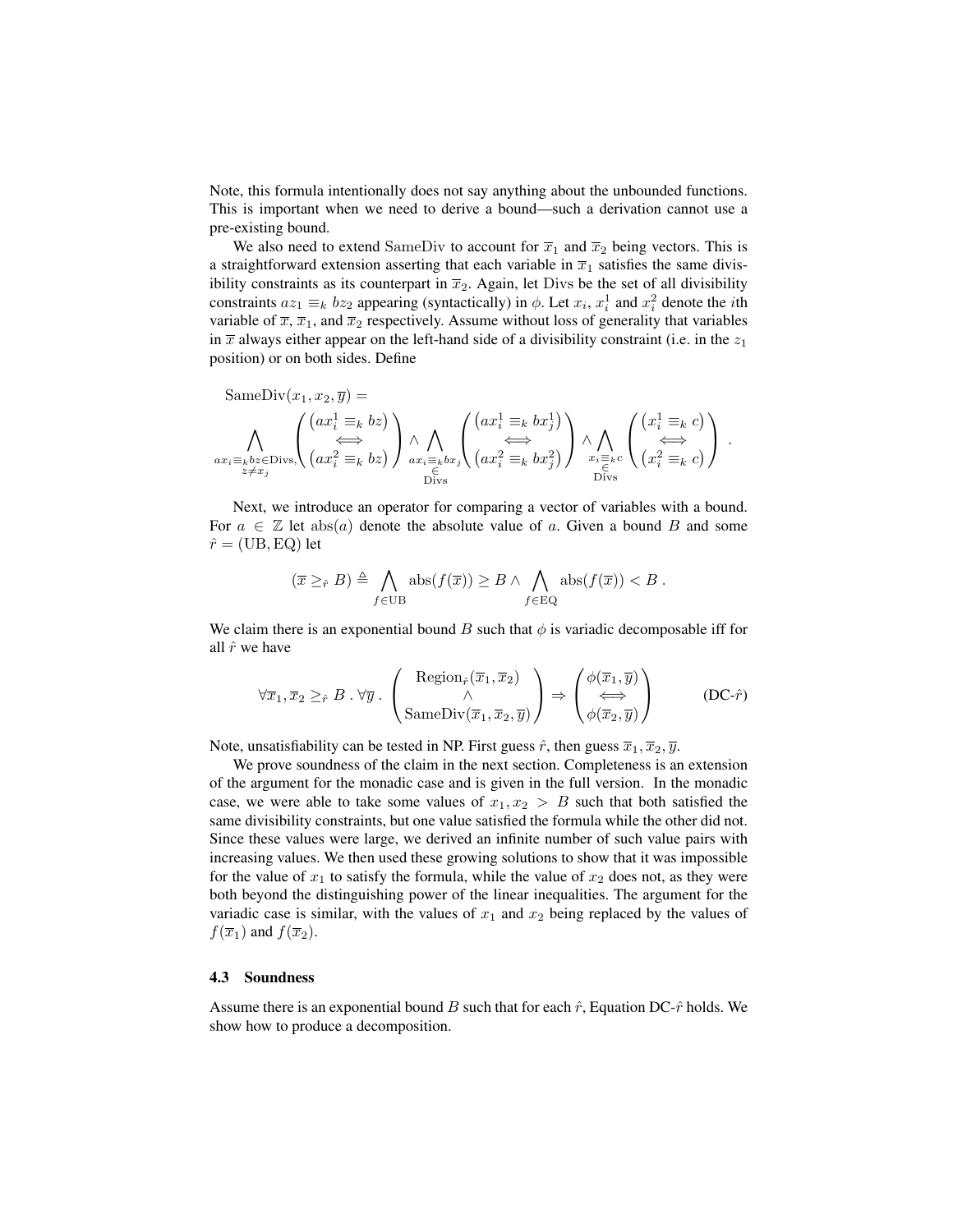As in the monadic case (Section 3.3), let XDivs be the set of all constraints of the form  $\overline{x}_i \equiv_k c$  in the expansion of the divisibility constraints of  $\phi$ . Observe again that there are only exponentially many maximal consistent subsets  $D \subseteq \text{XDivs.}$  For each D fix a vector of values  $\overline{c}_D$  that satisfies all constraints in D and is encodable in a polynomial number of bits. Furthermore, we define

$$
\mathrm{Div}_D(\overline{z}) \triangleq \bigwedge_{x_i \equiv_k c \in D} z_i \equiv_k c.
$$

For each  $\hat{r}$  and D we can define an equivalence relation over values of  $\bar{x}$  such that  $\overline{x} \geq_{\hat{r}} B$  and  $\text{Div}_D(\overline{x})$ .

$$
(\overline{x}_1 =_{\hat{r}}^D \overline{x}_2) \triangleq (\overline{x}_1 \geq_{\hat{r}} B \wedge \overline{x}_2 \geq_{\hat{r}} B \wedge \text{Region}_{\hat{r}}(\overline{x}_1, \overline{x}_2) \wedge \text{Div}_D(\overline{x}_1) \wedge \text{Div}_D(\overline{x}_2)) .
$$

Observe each equivalence relation has an exponential number of equivalence classes depending on the values of the bounded f. Let  $C_p^D$  be a set of minimal representatives from each equivalence class such that each representative is representable in a polynomial number of bits. These can be computed by solving an existential Presburger constraint for each set of values of the bounded f. In particular, for each  $\hat{r} = (\text{UB}, \text{EQ})$ and assignments  $\text{abs}(c_f) < B$  for each  $f \in EQ$ , we select a solution to the equation

$$
\overline{x} \geq_{\hat{r}} B \land \bigwedge_{f \in \text{EQ}} f(\overline{x}) = c_f \land \text{Div}_D(\overline{x})
$$

if such a solution exists. If no such solution exists, the assignment can be ignored. The decomposition is

$$
\bigvee_{\hat{r}} \bigvee_{D} \bigvee_{\overline{c} \in C_{\hat{r}}^D} (\overline{x} \geq_{\hat{r}} B \land \text{Region}_{\hat{r}}(\overline{x}, \overline{c}) \land \text{Div}_D(\overline{x}) \land \phi(\overline{c}, \overline{y})) .
$$

The correctness of this decomposition follows from the Equations  $DC-\hat{r}$ . For any values  $\overline{c}_{\overline{x}}$  and  $\overline{c}_{\overline{y}}$  of  $\overline{x}$  and  $\overline{y}$ , first assume  $\phi(\overline{c}_{\overline{x}}, \overline{c}_{\overline{y}})$  holds. Since there is some disjunct in the decomposition for which it holds that  $\overline{c}_{\overline{x}} \geq_{\hat{r}} B \wedge \text{Region}_{\hat{r}}(\overline{c}_{\overline{x}}, \overline{c}) \wedge \text{Div}_D(\overline{x})$  then, by applying Equation DC- $\hat{r}$  we get  $\phi(\bar{c}, \bar{c}_{\bar{u}})$  as required. Conversely, if some disjunct of the decomposition holds, we can apply Equation DC- $\hat{r}$  and obtain  $\phi(\overline{c}_{\overline{x}}, \overline{c}_{\overline{y}})$ .

## 5 Applications of Decomposition

## 5.1 Monadic Decomposition in String Solving

The development of effective techniques for solving string constraints has received a lot of attention over the last years, motivated by applications ranging from program verification [2, 16] and security analysis [22, 23] to the analysis of access policies of cloud services [4]. Strings give rise to a rich theory that may combine, depending on the studied fragment, (i) word equations, i.e., equations over the free monoid generated by some finite (but often large) alphabet, (ii) regular expression constraints, (iii) transduction, i.e., constraints described by finite-state automata with multiple tracks, (iv) conversion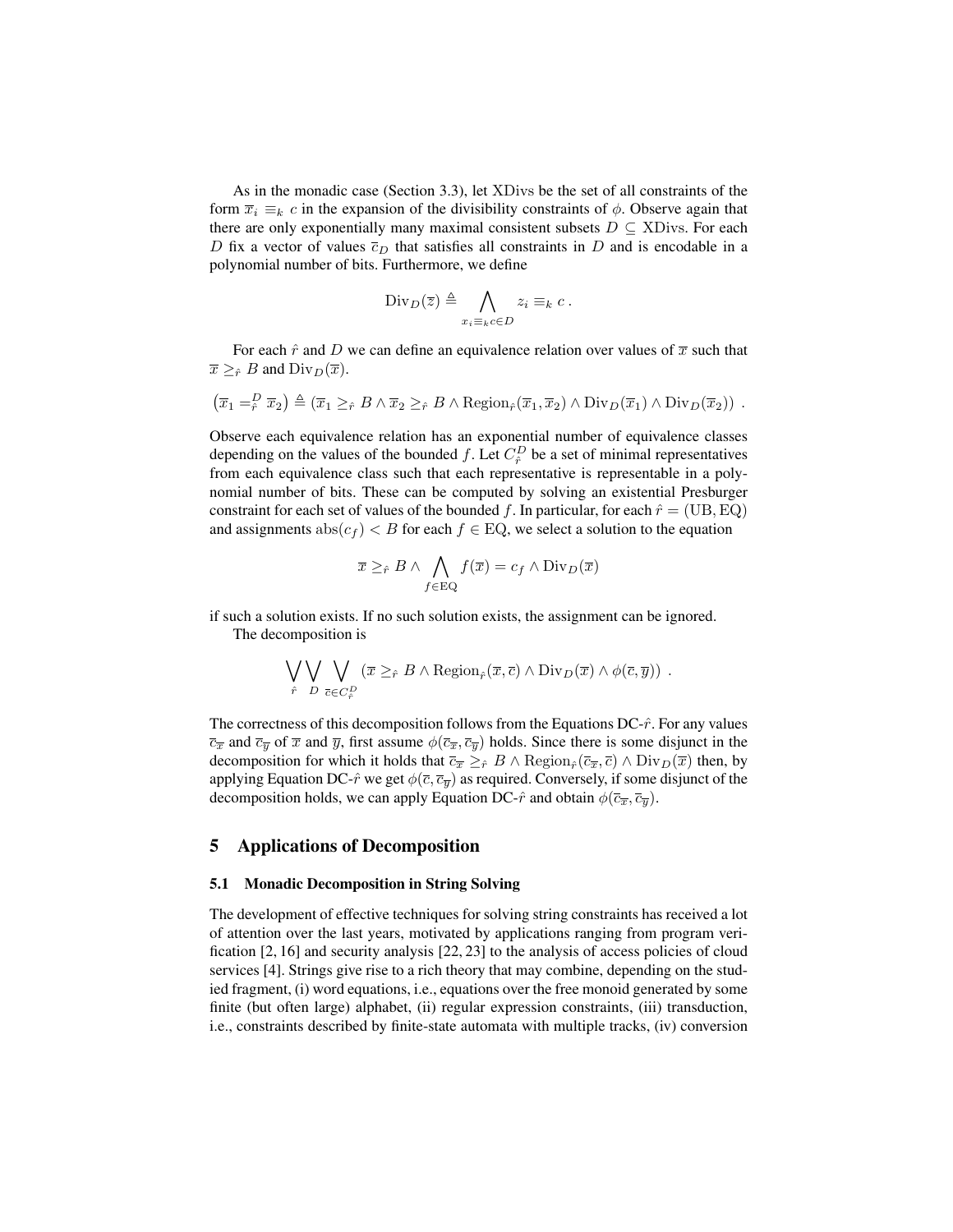Table 1. Statistics about the Kaluza benchmarks [22]. It should be noted (and is well-known [18]) that the categories "sat" and "unsat" do not (always) imply the status of the benchmarks, they only represent the way the benchmarks were organised by the Kaluza authors.

| Folder       | #Benchmarks | <b>Benchmarks</b> | Decomposition | Decomposition    |
|--------------|-------------|-------------------|---------------|------------------|
|              |             | with str.len      | checks        | checks succeeded |
| sat/small    | 19804       | 2185              | 2183          | 2155             |
| sat/big      | 1741        | 1318              | 1317          | 56               |
| unsat/small  | 11365       | 3910              | 2919          | 2919             |
| unsat/big    | 14374       | 13813             | 6786          | 3362             |
| <b>Total</b> | 47284       | 21226             | 13205         | 8492             |

functions, e.g. between integer variables and strings encoding numbers in binary or decimal notation, (v) length constraints, i.e., arithmetic constraints on the length of strings.

The handling of length constraints has turned out to be particularly challenging in this context, both practically and theoretically. Even for the combination of word equations (or even just quadratic word equations) with length constraints, decidability of the (quantifier-free) theory is a long-standing open problem [21]. At the same time, length constraints are quite frequently used in applications; they are needed, for instance, when encoding operations like indexof or substring, or also when splitting a string into the parts separated by some delimiter. In standard benchmark libraries for string constraints, like the Kaluza set [22], benchmarks with length constraints occur in large numbers.

The notion of monadic decomposition is in this setting important, since any *monadic* length constraint (in Presburger arithmetic) can be reduced to a Boolean combination of regular expression constraints, and is therefore easier to handle than the general case.

**Proposition 2.** *Satisfiability of a quantifier-free formula*  $\phi = \phi_{eq} \wedge \phi_{regex} \wedge \phi_{len}$  *consisting of word equations, regular expression constraints, and* monadically decomposable *length constraints is decidable.*

*Proof.* Suppose  $w_1, \ldots, w_n$  are the string variables occurring in  $\phi$ , and  $|w_1|, \ldots, |w_n|$ the terms representing their length. A decision procedure can first compute a monadic representation  $\phi'_{len}$  of  $\phi_{len}$  over lengths  $|w_1|, \ldots, |w_n|$ , and then turn each atom  $\Delta(|w_i|)$ in  $\phi'_{\text{len}}$  into an equivalent regular membership constraint  $w_i \in \mathcal{L}_{\Delta}$ . This is possible because the Presburger formula  $\Delta$  can be represented as a semi-linear set, which can directly be translated to a regular expression. Decidability follows from the decidability of word equations combined with regular expression constraints  $[13]$ .

This motivates the use of monadic decomposition as a standard pre-processing step in string solvers, transforming away those length constraints that can be turned into monadic form. To evaluate the effectiveness of such an optimisation, we implemented the decomposition check defined in Section 3.2, and used it within the string SMT solver OSTRICH [9] to determine the number of Kaluza benchmarks with monadic decomposable length constraints.<sup>5</sup> The results are summarised in Table 1:

<sup>5</sup> Branch "modec" of https://github.com/uuverifiers/ostrich, which also contains detailed logs of the experiments.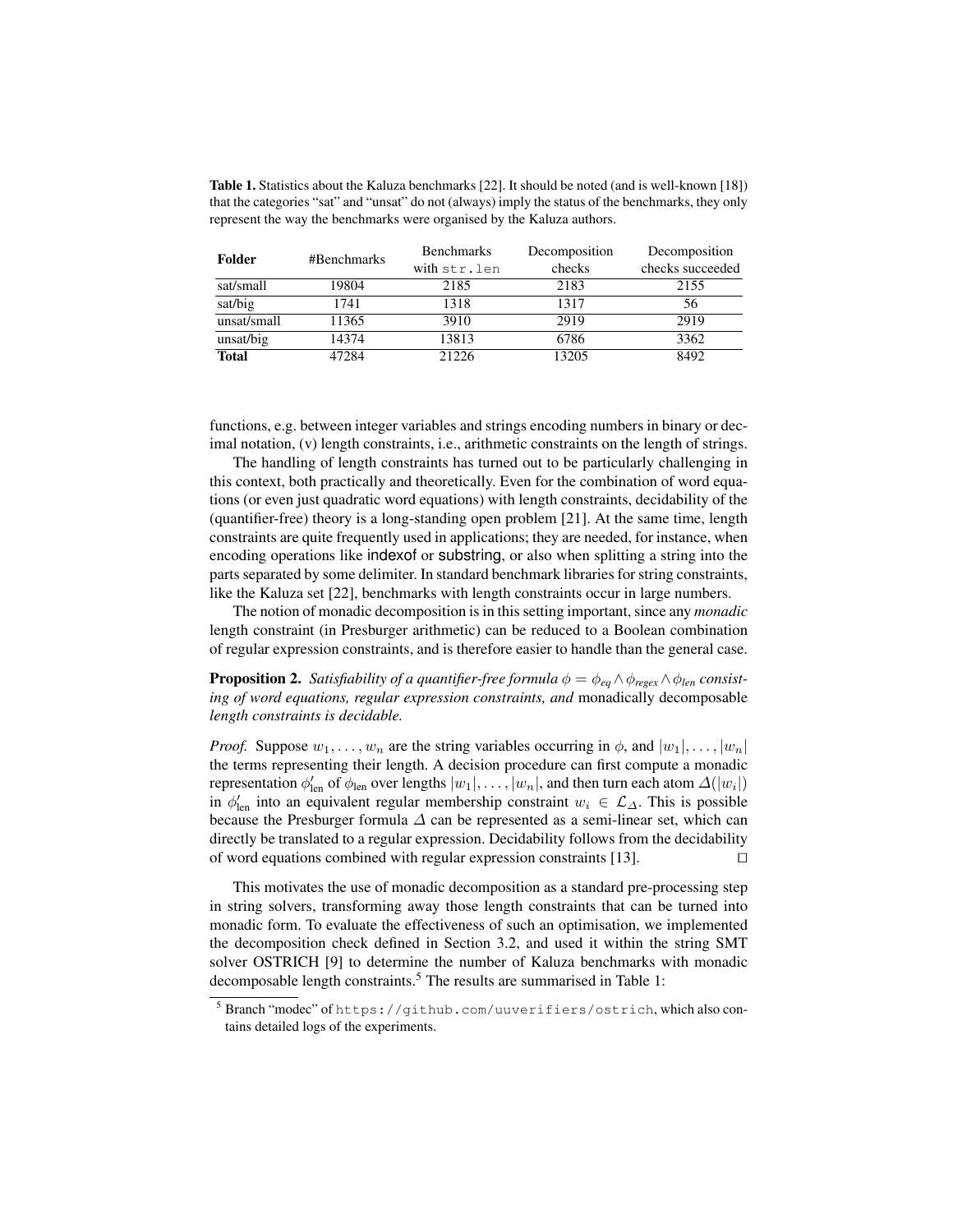- Of altogether 47 284 benchmarks, 21 226 contain the str.len function, and therefore length constraints. This number was determined by a simple textual analysis of the benchmarks.
- Running our decomposition check in OSTRICH, in 13 205 of the 21 226 cases length constraints were found that could be analysed. The remaining 8 021 problems were proven unsatisfiable without ever reaching the string theory solver in OSTRICH, i.e., as a result of pre-processing the input formula, or because Boolean reasoning discovered obvious inconsistencies in the problems.
- In 8 492 of the 13 205 cases, all analysed length constraints were found to be monadically decomposable; 4 713 of the benchmarks contained length constraints that could not be decomposed.

This means that 42 571 of the Kaluza benchmarks (slightly more than 90%) do in principle not require support for length constraints in a string solver, either because there are no length constraints, or because length constraints can be decomposed and then turned into regular expression constraints.

Even with a largely unoptimised implementation, the time required to check whether length constraints can be decomposed was negligible in case of the Kaluza benchmarks, with the longest check requiring 2.1 seconds (on an AMD Opteron 2220 SE machine). The maximum number of variables in a length constraint was 140.

### 5.2 Variadic Decomposition in Quantifier Elimination

A second natural application of decomposition is *quantifier elimination,* i.e., the problem of deriving an equivalent quantifier-free formula  $\phi'$  for a given formula  $\phi$  with quantifiers. In Presburger arithmetic, for a formula  $\phi = \exists x_1, \dots, x_n$ .  $\psi$  with n quantifiers but no quantifier alternations, quantifier elimination in the worst case causes a doubly-exponential increase in formula size [25].

Variadic decomposition can be used to eliminate quantifiers with a smaller worstcase increase in size, provided that the matrix of a quantifier formula can be decomposed. Suppose  $\phi = \exists \bar{x}, \psi(\bar{x}, \bar{y})$  is given and  $\psi$  is variadic decomposable on  $\bar{x}$ , i.e.,

$$
\psi(\bar{x}, \bar{y}) \equiv \bigvee_j \Delta_j(\bar{x}) \wedge \psi_j(\bar{y})
$$

This means that the existential quantifiers can be distributed over the disjunction, and their elimination turns into a simpler satisfiability check:

$$
\exists \bar{x}.\ \psi(\bar{x},\bar{y}) \equiv \bigvee_j \exists \bar{x}.\ \Delta_j(\bar{x}) \land \psi_j(\bar{y}) \equiv \bigvee_{j:\ \Delta_j(\bar{x}) \text{ is sat}} \psi_j(\bar{y})
$$

Universal quantifiers can be handled in a similar way by negating the matrix first.

**Proposition 3.** *Take a formula*  $\phi(\bar{y}) = \exists \bar{x} \cdot \psi(\bar{x}, \bar{y})$  *in Presburger arithmetic in which*  $ψ$  *is quantifier-free and variadic decomposable on*  $\bar{x}$ *. Then there is a quantifier-free* formula  $\phi'(\bar{y})$  *that is equivalent to*  $\phi$  *and at most singly-exponentially bigger than*  $\phi$ .

Checking whether a formula can be decomposed is therefore a simple optimisation that can be added to any quantifier elimination procedure for Presburger arithmetic.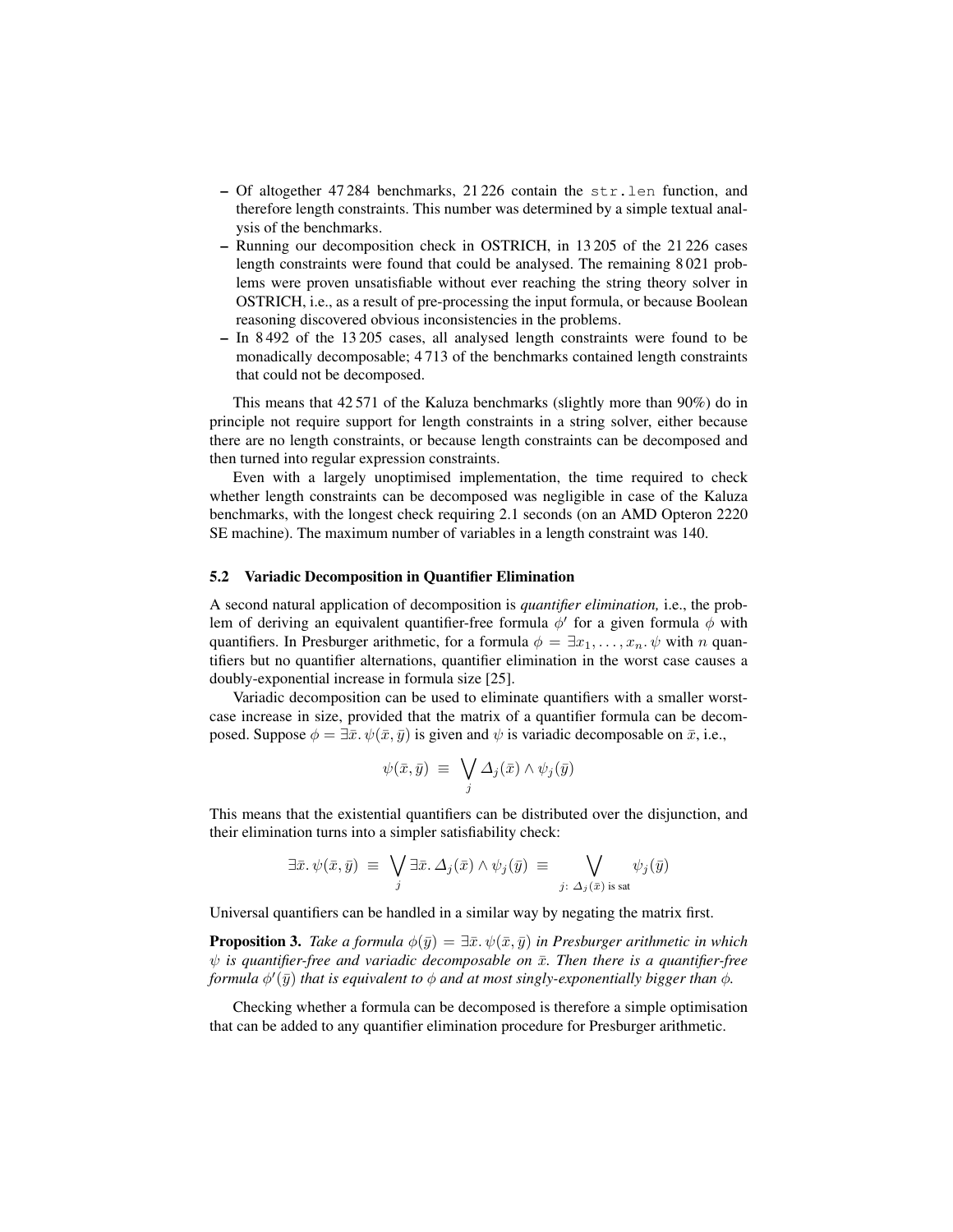## 6 Conclusion and Future Work

We have shown that the monadic and variadic decomposability problem for  $OF(N)$  is coNP-complete. Moreover, when a decomposition exists, it is at most exponential in size and can be computed in exponential time. This formula size is tight for decompositions presented in either disjunctive or conjunctive normal form.

We gave two applications of our results. The first was in string constraint solving. In program analysis, string constraints are often mixed with numerical constraints on the lengths of the strings (for example, via the indexOf function). Length constraints significantly complicate the analysis of strings. However, if the string constraints permit a monadic decomposition, they may be reduced to regular constraints and thus eliminated. We analysed the well-known Kaluza benchmarks and showed that less than 10% of the benchmarks contained length constraints that could not be decomposed.

For the second application, we showed that the doubly exponential blow-up caused by quantifier elimination can be limited to a singly exponential blow up whenever the formula is decomposable on the quantified variables. Thus, variadic decomposition can form an optimisation step in a quantifier elimination algorithm.

Interesting problems are opened up by our results. It would be interesting to study lower bounds for general boolean formulas. If smaller decompositions are possible, they would be useful for applications in string solving.

Second, we may consider variadic decomposition where a partition  $\Pi$  is not given as part of the input. Instead, one must check whether a  $\Pi$ -decomposition exists for some non-trivial  $\Pi$ . This variant of the problem has a simple  $\Sigma_2^P$  algorithm that first guesses some  $\Pi$  and then verifies  $\Pi$ -decomposability. However, the only known lower bound is coNP, which follows the same argument as monadic decomposability. A better algorithm would not improve the worst-case complexity for our quantifier elimination application, but it might provide a way to quickly identify a subset of a block of quantifiers that can be eliminated quickly with  $\Pi$ -decompositions.

*Acknowledgments* We thank Christoph Haase, Leonid Libkin, and Pascal Bergsträßer for their help during the preparation of this work. Matthew Hague is supported by EP-SRC [EP/T00021X/1]. Anthony Lin is supported by the European Research Council (ERC) under the European Union's Horizon 2020 research and innovation programme (grant agreement no 759969), and by Max-Planck Fellowship. Philipp Rümmer is supported by the Swedish Research Council (VR) under grant 2018-04727, and by the Swedish Foundation for Strategic Research (SSF) under the project WebSec (Ref. RIT17-0011). Zhilin Wu is partially supported by the NSFC grant No. 61872340, Guangdong Science and Technology Department grant (No. 2018B010107004), and the INRIA-CAS joint research project VIP.

## **References**

1. Abdulla, P.A., Atig, M.F., Chen, Y., Diep, B.P., Holík, L., Rezine, A., Rümmer, P.: TRAU: SMT solver for string constraints. In: Formal Methods in Computer Aided Design, FMCAD 2018 (2018)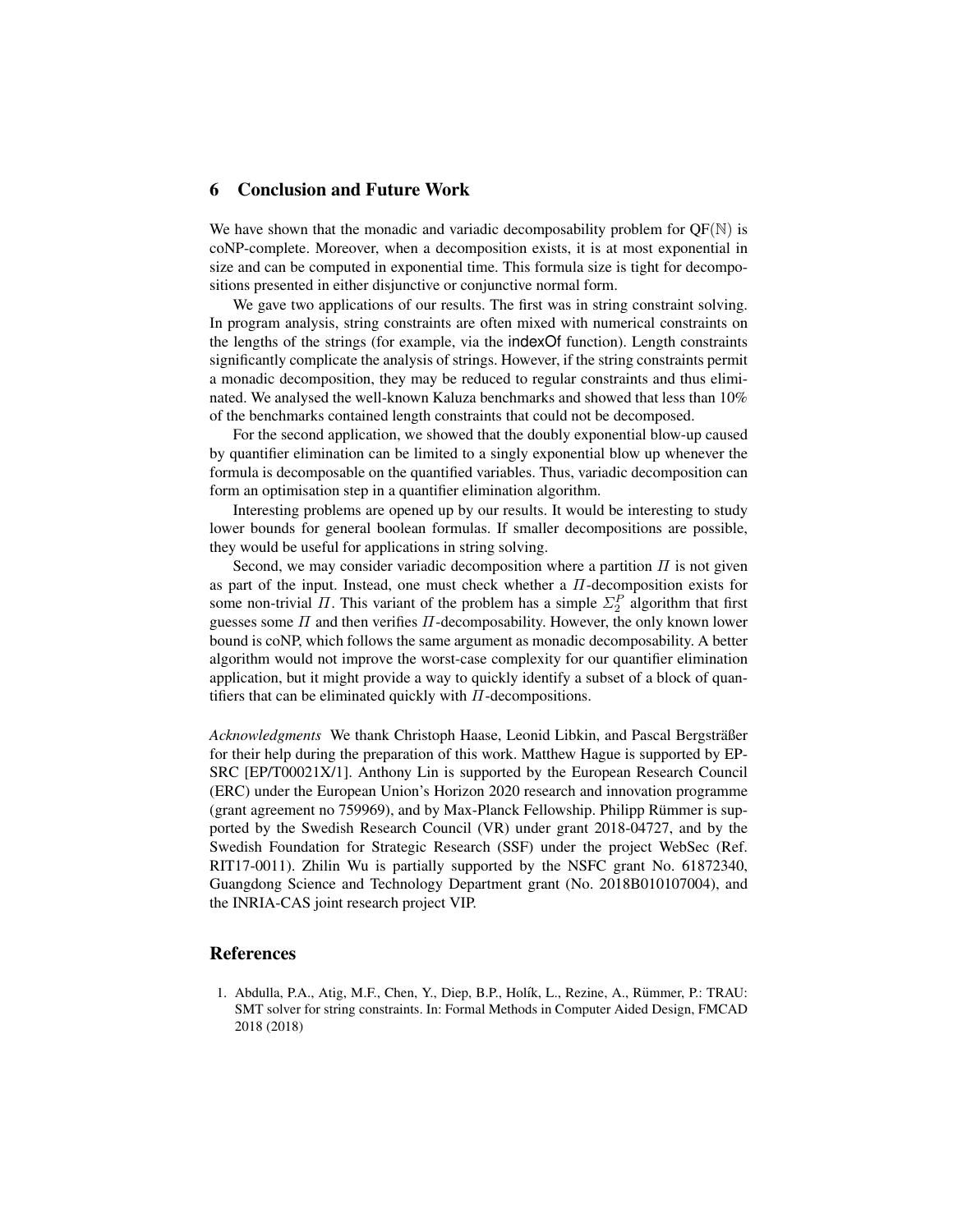- 2. Abdulla, P.A., Atig, M.F., Chen, Y., Holík, L., Rezine, A., Rümmer, P., Stenman, J.: String constraints for verification. In: Computer Aided Verification - 26th International Conference, CAV 2014. pp. 150–166. Springer (2014). https://doi.org/https://doi.org/10.1007/978-3-319- 08867-9 10
- 3. Amadini, R., Gange, G., Stuckey, P.J.: Sweep-based propagation for string constraint solving. In: Proceedings of the Thirty-Second AAAI Conference on Artificial Intelligence, (AAAI-18), the 30th innovative Applications of Artificial Intelligence (IAAI-18), and the 8th AAAI Symposium on Educational Advances in Artificial Intelligence (EAAI-18), New Orleans, Louisiana, USA, February 2-7, 2018. pp. 6557–6564 (2018), https://www.aaai.org/ ocs/index.php/AAAI/AAAI18/paper/view/16223
- 4. Backes, J., Bolignano, P., Cook, B., Dodge, C., Gacek, A., Luckow, K.S., Rungta, N., Tkachuk, O., Varming, C.: Semantic-based automated reasoning for AWS access policies using SMT. In: Bjørner, N., Gurfinkel, A. (eds.) 2018 Formal Methods in Computer Aided Design, FMCAD 2018, Austin, TX, USA, October 30 - November 2, 2018. pp. 1– 9. IEEE (2018). https://doi.org/10.23919/FMCAD.2018.8602994, https://doi.org/ 10.23919/FMCAD.2018.8602994
- 5. Barceló, P., Hong, C., Le, X.B., Lin, A.W., Niskanen, R.: Monadic decomposability of regular relations. In: 46th International Colloquium on Automata, Languages, and Programming, ICALP 2019, July 9-12, 2019, Patras, Greece. pp. 103:1– 103:14 (2019). https://doi.org/10.4230/LIPIcs.ICALP.2019.103, https://doi.org/ 10.4230/LIPIcs.ICALP.2019.103
- 6. Berzish, M., Ganesh, V., Zheng, Y.: Z3str3: A string solver with theory-aware heuristics. In: 2017 Formal Methods in Computer Aided Design, FMCAD 2017, Vienna, Austria, October 2-6, 2017. pp. 55–59. IEEE (2017). https://doi.org/10.23919/FMCAD.2017.8102241, https://doi.org/10.23919/FMCAD.2017.8102241
- 7. Büchi, J.R., Senger, S.: Definability in the existential theory of concatenation and undecidable extensions of this theory. In: The Collected Works of J. Richard Büchi, pp. 671–683. Springer (1990). https://doi.org/10.1002/malq.19880340410
- 8. Carton, O., Choffrut, C., Grigorieff, S.: Decision problems among the main subfamilies of rational relations. ITA 40(2), 255–275 (2006). https://doi.org/10.1051/ita:2006005, https: //doi.org/10.1051/ita:2006005
- 9. Chen, T., Hague, M., Lin, A.W., Rümmer, P., Wu, Z.: Decision procedures for path feasibility of string-manipulating programs with complex operations. CoRR abs/1811.03167 (2018), https://arxiv.org/abs/1811.03167
- 10. Chistikov, D., Haase, C.: The Taming of the Semi-Linear Set. In: Chatzigiannakis, I., Mitzenmacher, M., Rabani, Y., Sangiorgi, D. (eds.) 43rd International Colloquium on Automata, Languages, and Programming (ICALP 2016). Leibniz International Proceedings in Informatics (LIPIcs), vol. 55, pp. 128:1–128:13. Schloss Dagstuhl–Leibniz-Zentrum fuer Informatik, Dagstuhl, Germany (2016). https://doi.org/10.4230/LIPIcs.ICALP.2016.128, http: //drops.dagstuhl.de/opus/volltexte/2016/6263
- 11. D'Antoni, L., Veanes, M.: The power of symbolic automata and transducers. In: Computer Aided Verification - 29th International Conference, CAV 2017, Heidelberg, Germany, July 24-28, 2017, Proceedings, Part I. pp. 47–67 (2017). https://doi.org/10.1007/978-3-319- 63387-9 3, https://doi.org/10.1007/978-3-319-63387-9\_3
- 12. Day, J.D., Ehlers, T., Kulczynski, M., Manea, F., Nowotka, D., Poulsen, D.B.: On solving word equations using SAT. In: Reachability Problems - 13th International Conference, RP 2019, Brussels, Belgium, September 11-13, 2019, Proceedings. pp. 93–106 (2019). https://doi.org/10.1007/978-3-030-30806-3 8, https://doi.org/10.1007/ 978-3-030-30806-3\_8